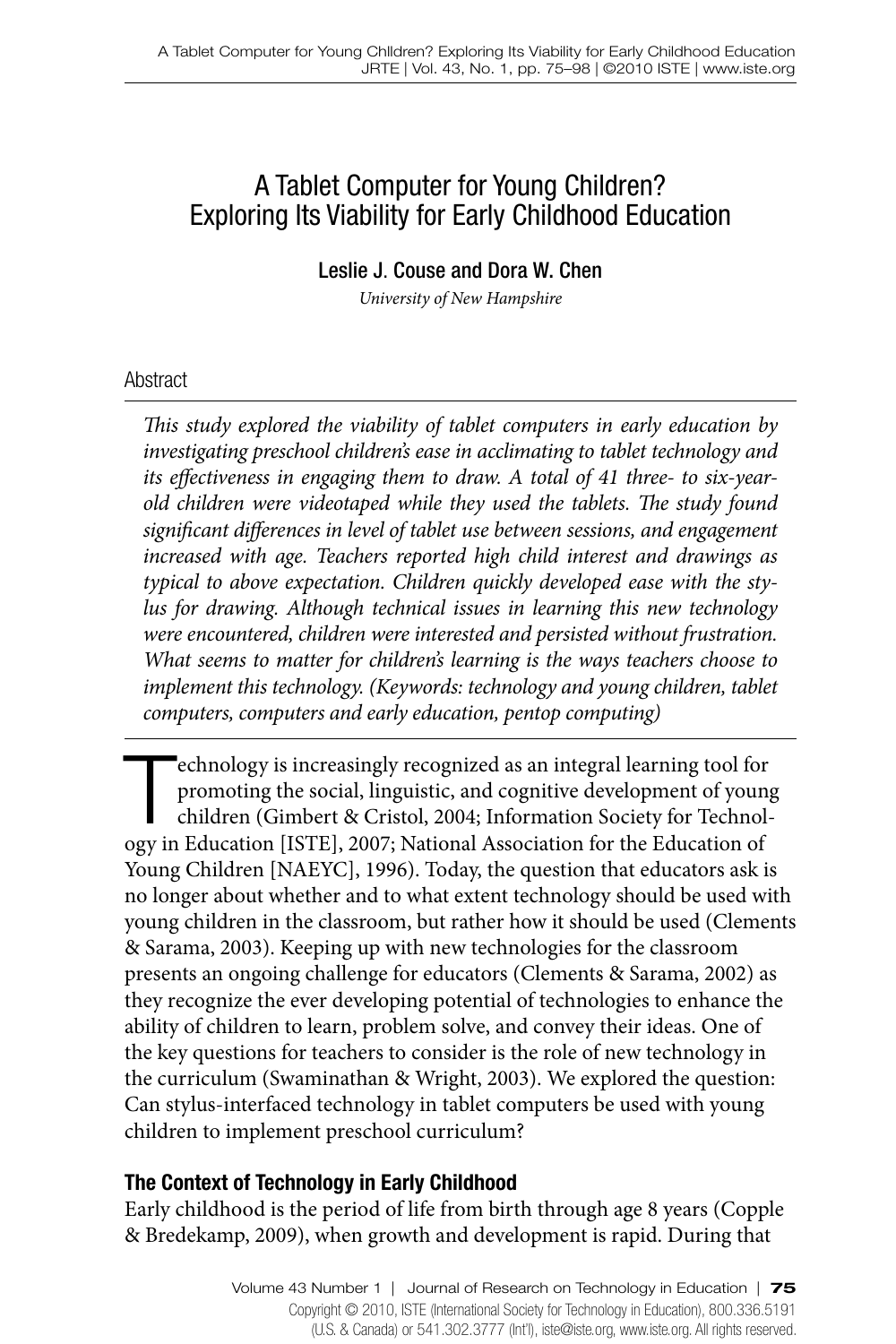time, many children attend preschool, where they have access to technology as a learning tool. Accrediting bodies in teacher education (National Council for Accreditation of Teacher Education [NCATE], 2008), as well as researchers and educators in the field of early childhood education (ISTE, 2007; NAEYC, 1996), highlight the importance of the children's active use of technology in making decisions, technology resources in writing and drawing, and logical thinking programs to solve problems and illustrate ideas. Children's active use of computers in the classroom means that they must not be in control only of the operation of the computer, but also of the software they are using. Swaminathan and Wright (2003) indicate that a key question in evaluating technology is: Who does the thinking? Technology that encourages children's thinking affords them opportunities for active control and problem solving while providing teachers with a window into children's development.

In their review of the literature, Vernadakis, Avgerinos, Tsitskari, and Zachopoulou (2005) indicated that computer-assisted instruction (CAI) in preschool holds much promise as the technology becomes more accessible. CAI offers pictures and sounds to support the natural ways that young children learn. Engagement in the learning process is directly linked to motivation, as illustrated in Haugland's study (1999), which found the motivation of kindergarten and primary-aged children increased when academic instruction was paired with the use of computers. Handwriting, an early academic task, can be a challenging and often arduous process for children due to developing fine-motor skills. For this reason, motivation is a crucial factor to engaging children in the writing process. Further, Arrowood and Overall (2004) found that using computers improved the motivation of young elementary children in the writing process. Guthrie and Richardson (1995) as well as Talley, Lance, and Lee (1997) found that children were intrinsically motivated to use computers, as evidenced by the fact that they spent a longer time and had more focused sessions at the computer compared with noncomputer-related activities. Other studies reach similar conclusions, reporting that the motivation and engagement of kindergarten and primary-aged children in learning increased through the use of computers compared with non-computer-related learning activities (Chung & Walsh, 2006; Sandholtz, Ringstaff, & Dwyer, 1997; Schmid, Miodrag, & DiFrancesco, 2008).

Although some have argued against the use of computer technology for young children's learning (Cordes & Miller, 2000), the effects of technology in educational settings on the development of young children have been widely documented and strongly positive. For example, children who use computers have been found to show greater gains in intelligence, structural knowledge, problem solving, and language skills compared with those who do not use technology in their learning (Clements & Samara, 2003; Haugland, 1999; Swaminathan & Wright, 2003; Vernadakis et al., 2005). The challenge in early education then becomes discovering new ways to more fully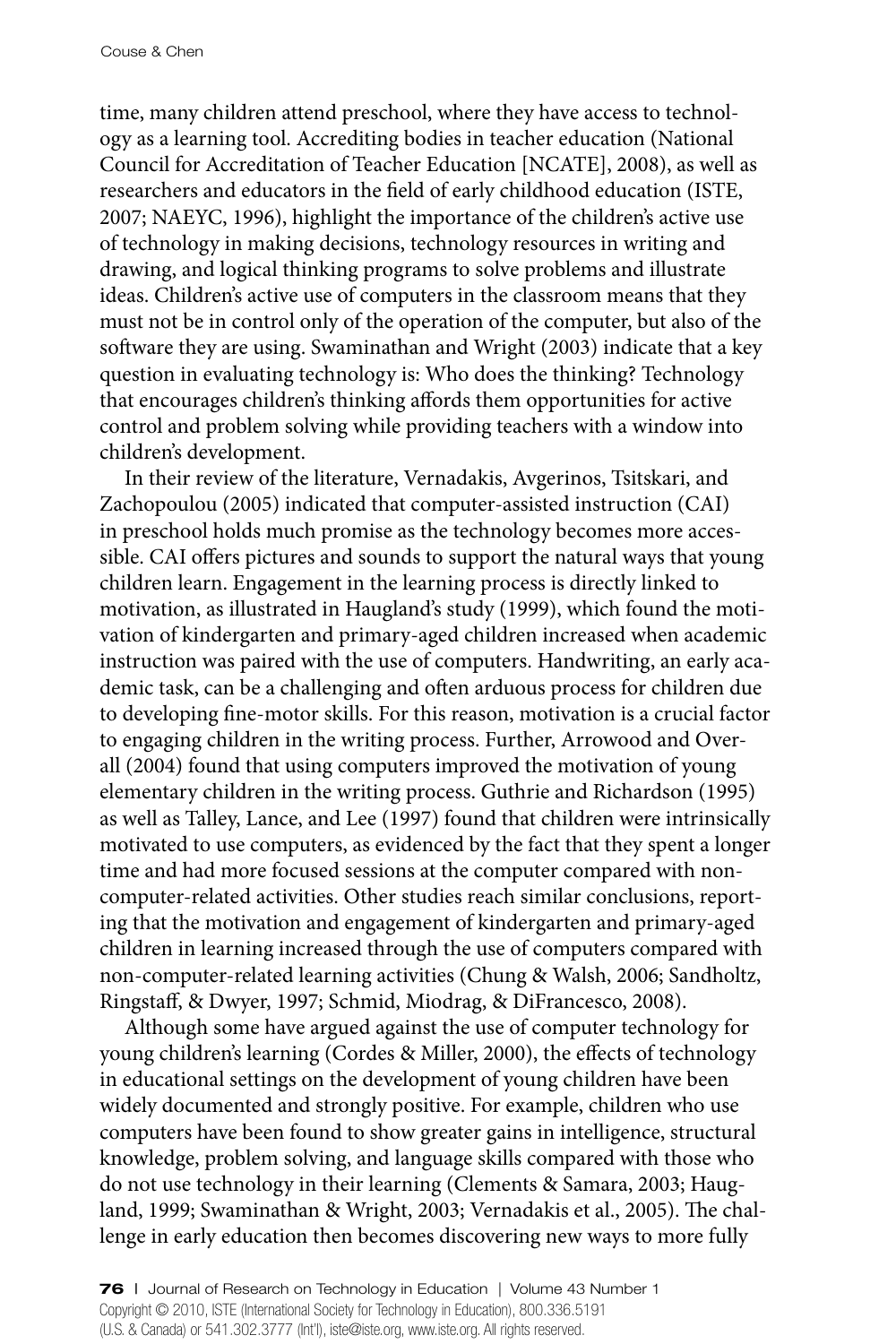integrate technology into the curriculum to encourage the active engagement and thinking of young children.

Active learning in preschool. In the preschool classroom, children draw and paint using a variety of traditional tools, such as pencils, crayons, markers, paints, and paintbrushes. With development and experience, young children gain increasing control over these tools, thereby producing increasingly more accurate representations of their thinking. These active learning activities enhance children's eye-hand coordination, motor and cognitive development, and emergent literacy skills (Copple & Bredekamp, 2009), paving the way for later academic learning, including writing.

Drawing and painting, precursors to formal writing, are representational forms of communication. As such, freehand drawing is a common activity through which preschoolers represent their thoughts and knowledge (Lancaster, 2007; Matthews, 1984). One way teachers assess young children's development and learning is through careful examination of documentation of their work, including photographs, video clips, anecdotal records of children's experiences, and authentic work samples, such as drawings and paintings. Children's drawing of self-portraits is a common closely related activity that teachers in early education use as an indicator of developmental progress. This practice is consistent with formal assessment tools, which include the Draw-a-Man Test as a marker of development (Ter Laack, de Goede, & Aleva, 2005).

Technology and children's drawing. The use of computers for drawing with preschool children is not new. Matthews and Jessel's (1993) study of the development of graphic representation in preschoolers 22–46 months using a computer paintbox (a mouse-driven computer program for electronic painting) revealed that children used similar techniques and went through a similar process for producing drawings, regardless of whether they were using electronic or traditional media. Much like when children are learning to use a marker or pencil for the first time, their initial challenge with the paintbox was to understand the movement and resultant manipulation of the mouse in relation to the product on the screen. They not only required instruction from adults, but also time and opportunity to explore the properties and potential of the new drawing medium. Therefore, computers provided another medium for preschool children to represent their thinking.

The use of computers in preschool has also been found to increase children's interest and engagement in drawing. Trepanier-Street, Hong, and Bauer (2001) reported that children's self-portrait drawings were sometimes more detailed and had a higher level of representation when constructed on the computer. They hypothesized that this may be because the computer requires different fine-motor skills than does drawing freehand. Certainly, the most common forms of computer software involve the use of a mouse and a different set of visual-spatial skills than writing on paper with pencil or markers. They also suggested that, for some children, the computer could be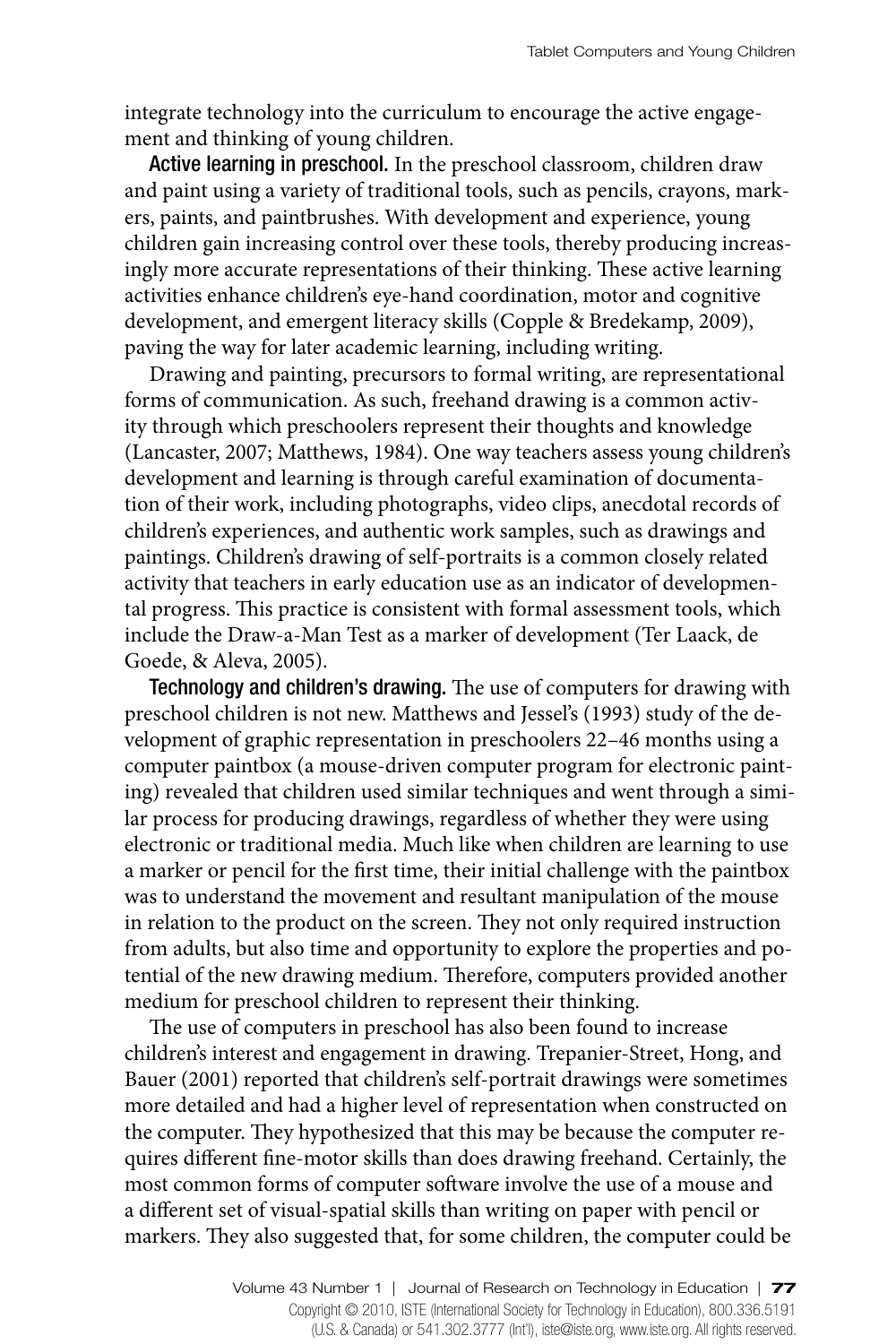a more interesting tool and therefore might be able to maintain their interest longer and lead to the inclusion of more details in their drawings. However, these studies used mouse-driven programs for drawing, whereas the current interface with technology has evolved to include the use of a stylus, which is more similar to traditional writing and drawing experiences.

## Evolving Technology for Classrooms

Technology found in K–12 schools is changing. In her review of technology, Garland (2006) indicated that portable computers are becoming increasingly common in schools. The inclusion of laptops, tablet PCs, Alpha Smarts, and Palm Pilots, which make up a larger share of school technology, is estimated at upwards of 48% (McLester, 2003), and a full 72% of elementary students have online access (Gray & Lewis, 2009). Computer-based technologies have evolved substantially over the past two decades, from point-and-click software designed to reinforce rote learning of concepts and skills to current multimedia authoring software (e.g., Kid Pix, Hyper Studio, and Kidspiration) that encourages children to represent ideas through both image selection and drawing with a keyboard or mouse control functions. More recently, new forms of stylus-interfaced or pentop technology that have become common in gaming systems are now available in laptop computers, known as tablet computers (van Mantgem, 2008). Although pentop computing may seem foreign to adults, Payton (2008) noted, "For younger students, the pen may be a much more comfortable and familiar input device than a keyboard. Indeed, introducing tablet PC pen functionality at the lowest grades can establish pen input as a normal part of the computing experience" (p. 50).

Potential of tablet computers in the classroom. The introduction of tablet computers in educational settings has been primarily limited to middle and senior high school students. Barton and Collura (2003) found that tablets have advantages for improving the writing and organizational skills of high school students, because they are able to type or handwrite stories, and handwritten notes can also be converted to typed text. A case study by Borse and Sloan (2005) focusing on the fourth and eighth graders' use of stylusinterfaced technology reported benefits such as high levels of student engagement, improved writing process, higher rates of homework completion, and fewer absences. Further, Schroeder (2004) found anecdotal support for improved student engagement with high school students due to the highly interactive nature of tablet computers.

More limited support for stylus-interfaced technology in education has also been reported for early elementary students. For example, the integration of technology into the 100 days of school curriculum for children in kindergarten through grade two resulted in increased student motivation in math, reading, and writing (Mouza, 2005). Teachers reported that this was particularly true for students who were not typically motivated by these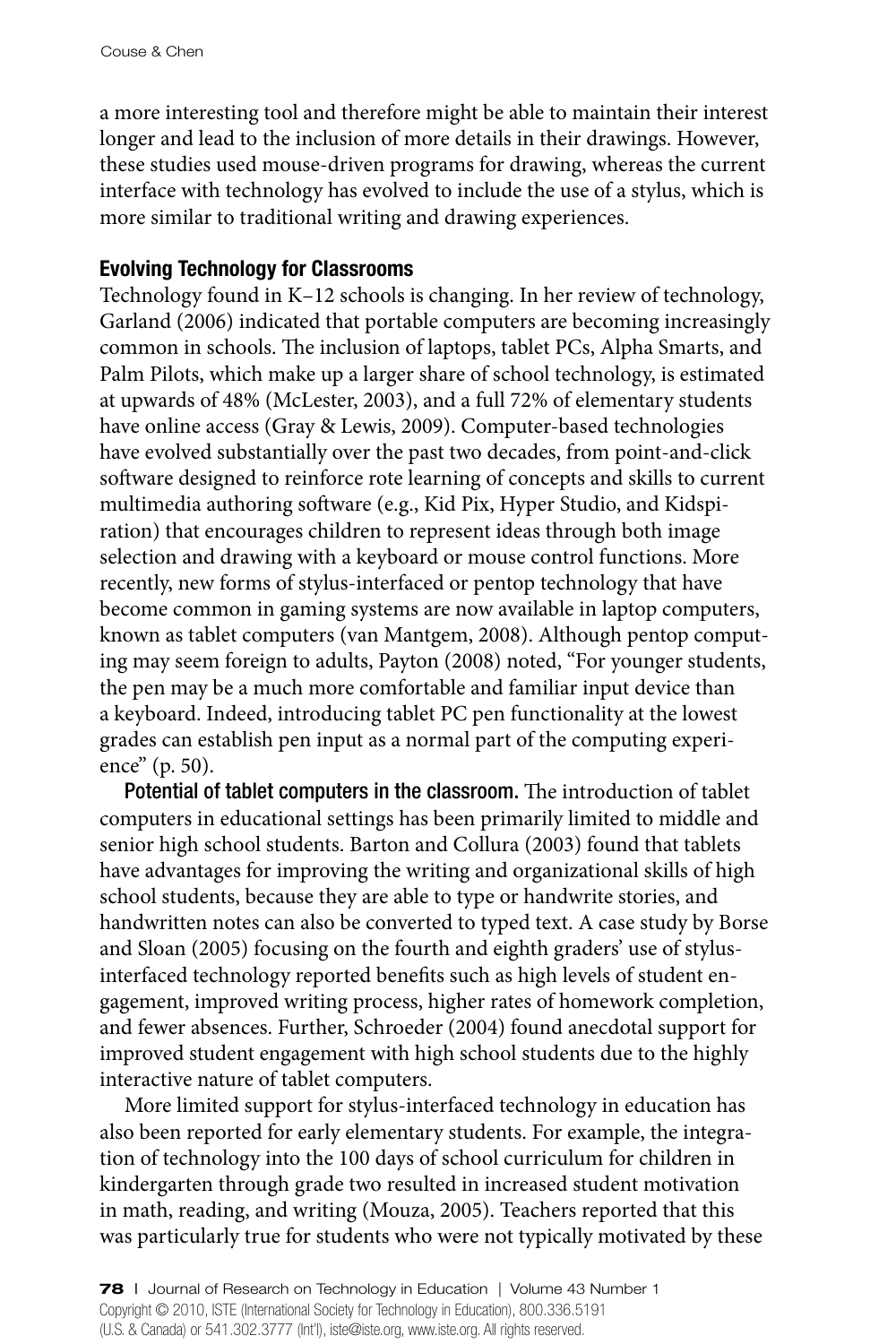activities. Chang, Mullen, and Stuve (2005) also reported that kindergartners using PDA technology exhibited high engagement and were easily able to manipulate the stylus for writing and drawing.

We found one small descriptive study involving very young children with tablet computers. Matthews and Seow (2007) looked at the symbolic representation of 12 children ages 2–11 years using electronic paint on tablet computers. The researchers videotaped children drawing with both tablet computers and traditional media (pencil, markers, paint, and paper) in naturalistic settings. Although they reported similarities in the children's drawings using both types of media, they found that the stylus-interfaced technology was a superior tool for drawing when compared with the results of the earlier study by Matthews and Jessel (1993), which used mouse-driven electronic paint. However, this study did not provide specific information about the participants (e.g., how many within an age group, such as preschoolers) or a descriptive methodology, which limits our generalized knowledge about the viability of tablet technology with very young children. Consequently, although a few studies provide anecdotal support, the question remains of whether stylus-interfaced technology aligns with curriculum standards for early education.

Technology standards and tablets for young children. An examination of the National Educational Technology Standards (ISTE, 2007) reveals that stylus-interfaced technology holds potential as a learning tool and as a means to implement technology standards in early education. The relevant standards include: Creativity and Innovation, Communication and Collaboration, Critical Thinking, Problem-Solving and Decision-Making, as well as Technology Operations and Concepts (see Table 1, page 80). For example, Matthews and Seow (2007), in their study of children using tablet computers, found the stylus was superior to the mouse for children's drawing. The stylus responded to pressure children applied, thereby yielding thicker lines and texture in their drawings. This allowed children to employ expressive action in their drawings to create dashes, dots, blobs, and spots, resulting in drawing expressions that they were unable to achieve with mouse-driven electronic paint (Matthews & Jessel, 1993). The tablet computer allowed children to create original works as a means of personal expression. Potentially the tablet will allow opportunities for children to collaborate with peers using digital media and transform their current knowledge to learning a new technology.

Although Berque (2008) asserts that education provides a natural forum for pen computing, and the future of stylus-interfaced computing looks bright, few empirical studies in the literature examine the use of stylus-interfaced technology, particularly with very young children. The studies we found that were conducted with tablet computers involved older students, were primarily based on observation or teacher-child reports, and lack strong empirical findings. Further, evidence of applying pentop technology with preschool-aged children is scant.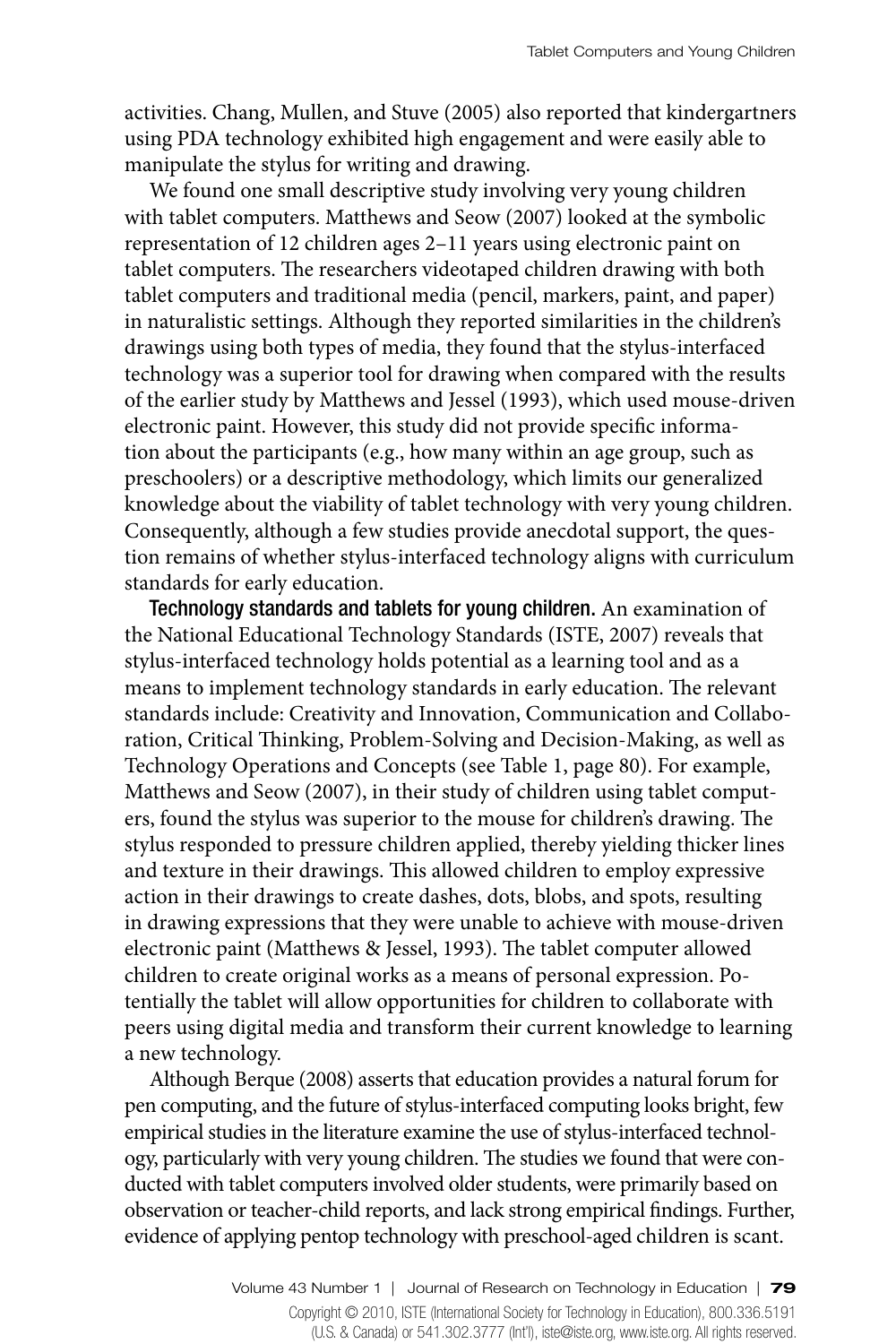#### Table 1. National Educational Technology Standards for Students (NETS•S)

Creativity and Innovation: Students demonstrate creative thinking, construct knowledge, and develop innovative products and processes using technology.

Communication and Collaboration: Students use digital media and environments to communicate and work collaboratively, including at a distance, to support individual learning and contribute to the learning of others.

Research and Information Fluency: Students apply digital tools to gather, evaluate, and use information.

Critical Thinking, Problem Solving, and Decision Making: Students use critical thinking skills to plan and conduct research, manage projects, solve problems, and make informed decisions using appropriate digital tools and resources.

Digital Citizenship: Students understand human, cultural, and societal issues related to technology and practice legal and ethical behavior.

Technology Operations and Concepts: Students demonstrate a sound understanding of technology concepts, systems, and operations.

*Note: From "National Educational Technology Standards for Students: The Next Generation," by ISTE, 2007.* Retrieved January 8, 2008, from http://www.iste.org/inhouse/nets/cnets/students/pdf/NETS\_for\_Students\_2007.pdf

Although the available studies provided anecdotal support and guidance for the use of technology in early elementary settings, the potential of stylusinterfaced technology in early education settings with preschoolers has not yet been explored. Given that tablet computer technology allows a unique opportunity for children to be in control of their thinking and learning in a way that is more closely aligned with traditional paper and pencil media, investigation is warranted. The question remains of whether stylus-interfaced technology is a viable tool, and how it aligns with standards in early education.

Thus, the purpose of this study was to answer two research questions:

- 1. Is stylus-interfaced technology a viable tool for early education?
- 2. How can stylus-interfaced technology align with technology curriculum standards for early education?

We first investigated the ease with which preschool children become acclimated to the tablet technology. Next, we examined this technology' effectiveness in keeping children engaged and motivated to draw as a means to implementing curriculum standards.

### Method

This explanatory research study used a mixed-method approach. We gathered both quantitative and qualitative data to assess the viability of the tablet computer as a learning tool with preschool children. The quantitative component used a multiple single-subject research design (Creswell, 2002). The unit of analysis was the child; we examined individual interaction with the computer both during and after instruction. Next, we looked across classroom groups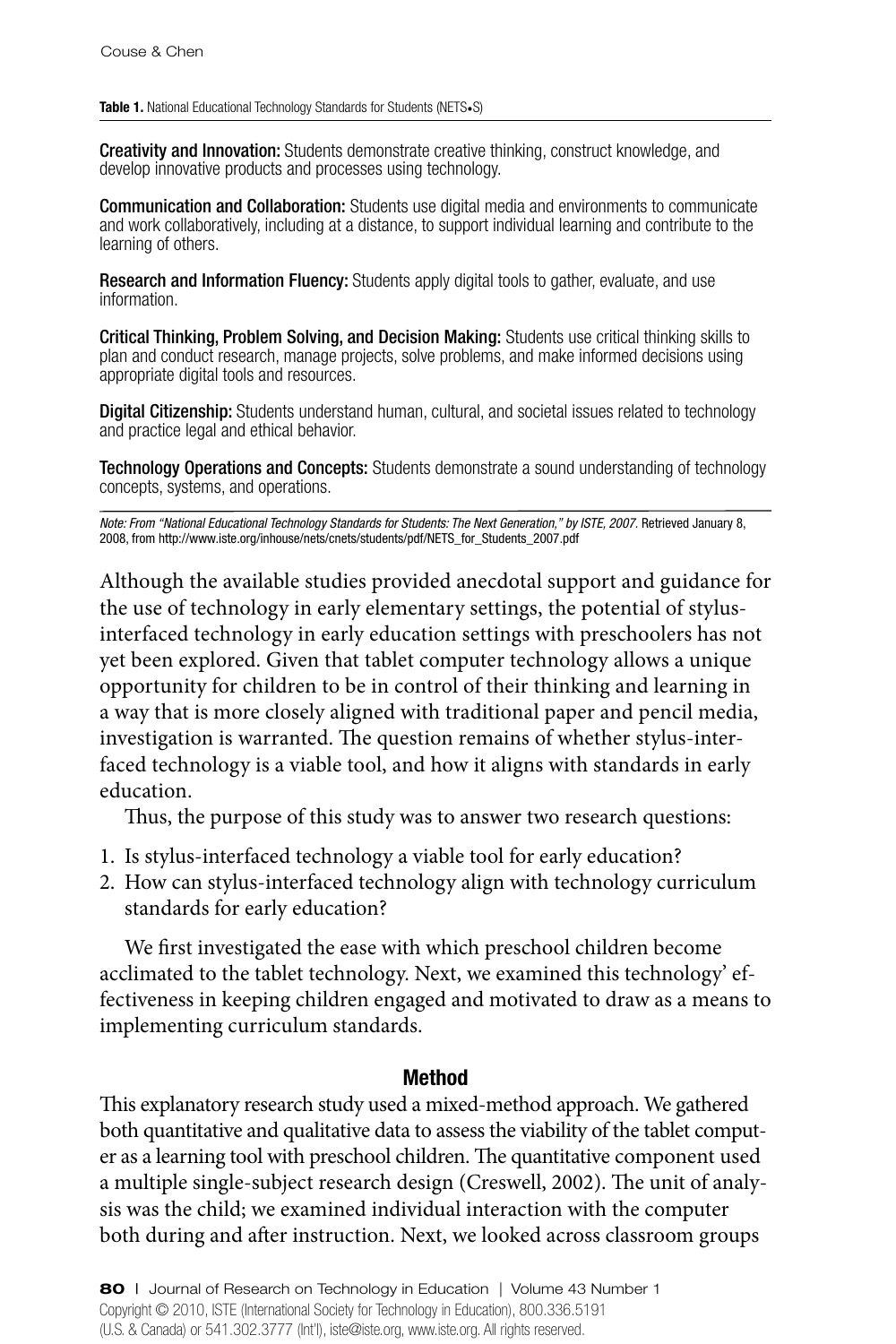| Age Group         | Ν  | Age      | Gender |    | Ethnicity            | Home Computer Use | Home Touch<br>Screen Use |
|-------------------|----|----------|--------|----|----------------------|-------------------|--------------------------|
|                   |    | M(SD)    | M      | F  |                      | M(SD)             | Ν                        |
| 3- to 4-year-olds | 13 | 3.8(0.5) | 4      | 9  | 1A, 1B, 11C          | 23.91 (20.15)     | 5                        |
| 4- to 5-year-olds | 14 | 5.0(0.3) | 11     | 3  | 3A, 1AA, 10C         | 21.67 (18.51)     | 5                        |
| 5- to 6-year-olds | 14 | 5.9(0.3) | 11     | 9  | 1A. 1B. 11C. 1H      | 22.54 (17.55)     | 2                        |
| Total             | 41 | 4.9(1.0) | 26     | 15 | 5A, 1AA, 2B, 32C, 1H | 22.67 (18.17)     | 12                       |

Table 2. Demographic Information of Subjects by Age Group

*Note: Ethnicity: A = Asian, AA = African-American, B = Biracial, C = Caucasian, H = Hispanic*

to determine if there were differences by age in the ways children worked with the computer. We used grounded theory in the qualitative research design to more deeply understand, through the experiences of the children and teachers, the process of using the tablet computer in a preschool setting (Bogdan & Biklen 2007). To address concerns of internal validity, the data collection for each child occurred within a six-week timeframe to negate concerns of maturation. In addition, we confined child interaction with stylus-interfaced technology at school to the research study to limit concerns about the effect of outside learning on children's response.

### Early Childhood Setting

A university-based early childhood center located in the northeastern United States served as the setting. The second author had an administrative role for curriculum development at the school in addition to familiarity with children and teachers, and the first author had university affiliation but no direct relationship with the school. Children and teachers from three preschool classrooms serving children 3–6 years old participated in this study. The integration of technology was a feature of children's daily learning experience in these classrooms. In addition to everyday access to computers, the light table, CD player, tape recorder, and overhead projector were also common parts of the classroom equipment. Digital photography and video were common techniques teachers used to document children's learning. Tablet computers, however, were not a part of the classroom. Six out of seven teachers from the three classrooms indicated that they were daily users of computers, both for personal and teaching purposes. Although all teachers indicated that incorporating technology into young children's learning experiences had high importance, there was variability among the teachers as to the age at which they felt computer technology should be introduced.

In this preschool, as in many others, teachers assess children's developmental progress through analysis of work samples, including freehand drawings, writing samples, and self-portraits. Children draw self-portraits at three points during each year. The timing of this study coincided with the second round of self-portrait drawings that was occurring in their classrooms. Thus we explored the viability of the tablet computer as a technological tool for young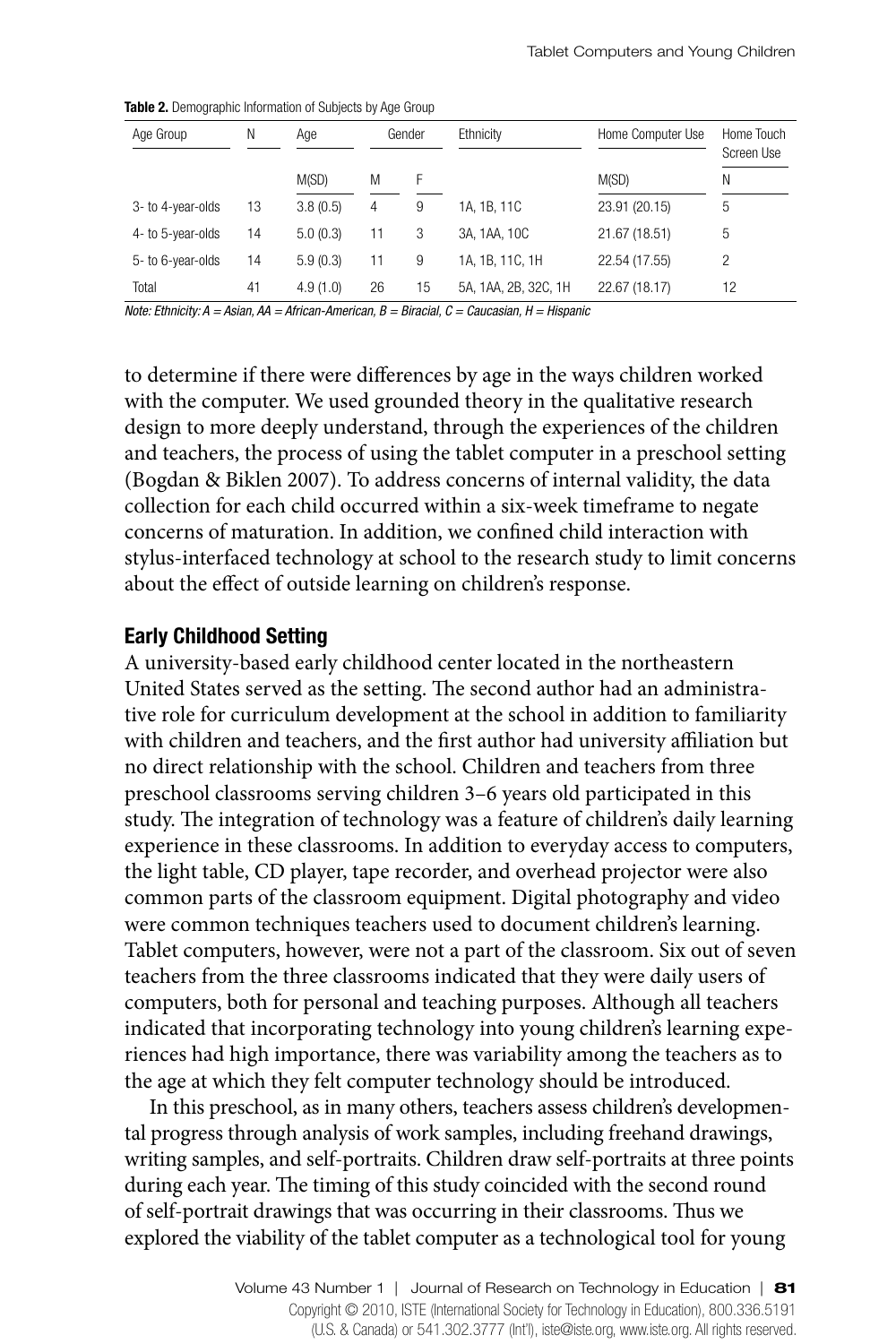

*Figure 1.* Three-year-old children draw on tablet computers.

children by engaging them in freehand drawing and self-portraits on the tablet to determine if it could be used as a medium for representing their thoughts and knowledge.

### **Subjects**

Forty-one children between 3.1 and 6.3 years (mean = 4.9 years) enrolled in three classrooms participated in this study. Most (75.6%) were Caucasians; 12.2% were Asian; 4.9% were biracial; and 2.4% were Hispanic and African-American respectively (see Table 2, page 81). The overall consent rate from parents for participation was 89.1%.

The researchers distributed a background survey to parents (adapted from Chung & Walsh, 2006) soliciting information about demographics, the types of technology available in the home, and the patterns of children's home computer use. The survey comprised 16 items that focused on the types of technology available in the home, children's patterns of usage, and adult facilitation in computer use. The question formats included check-off and open-response items for length of time and frequency of use. The survey return rate was 88% (36 out of 41). Most children were from two-parent families with family incomes of \$50,000 and above. On average, they spent 22.67 minutes ( $SD = 18.12$  minutes, ranging from 0 to 60 minutes) per session at home playing games or using educational software. Although every family had a computer at home, only 30 of the children (73.2%) used them at home; 12 children (29.2%) have used touchscreen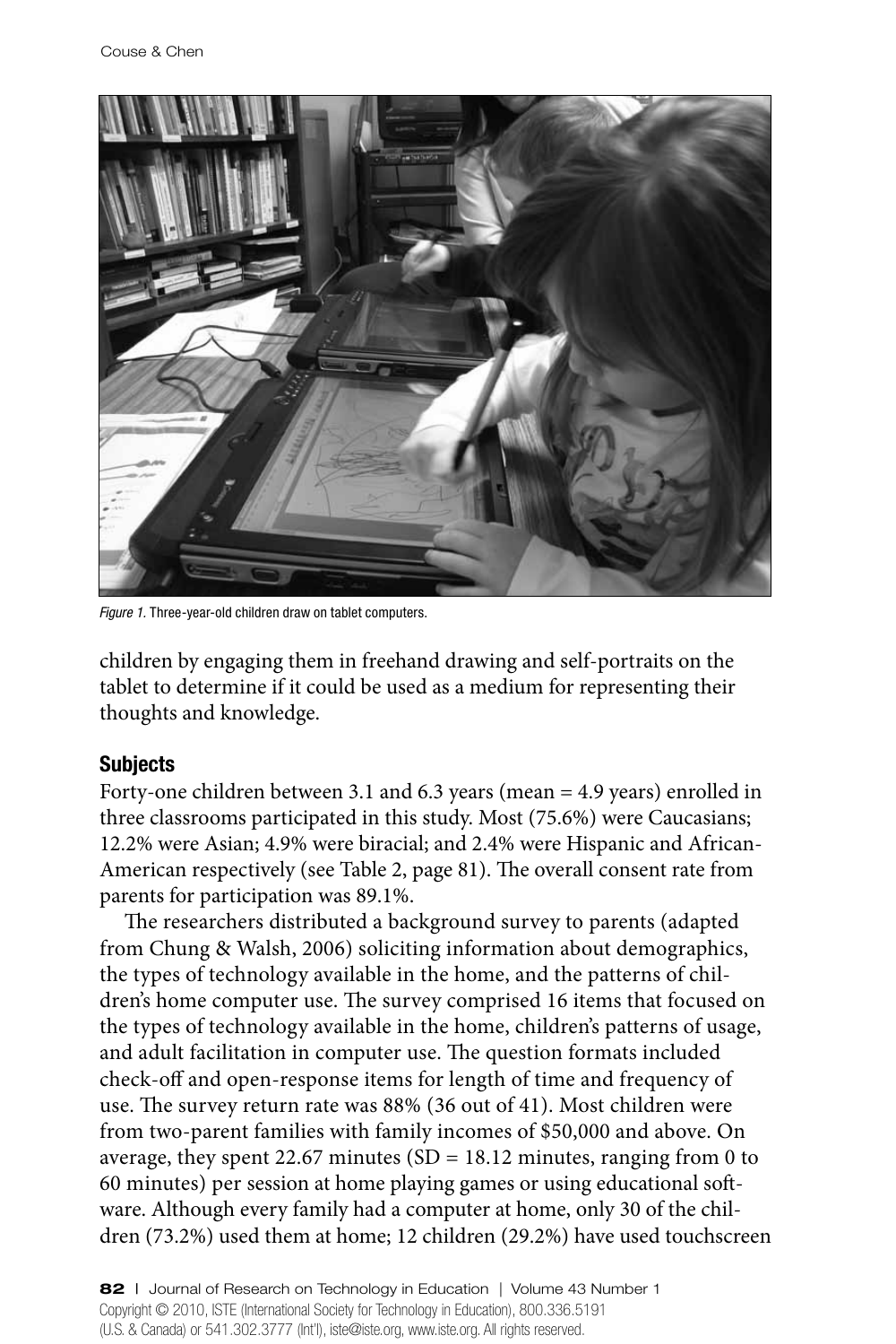

*Figure 2.* Child drawing on tablet computer wtih access to rebus cards.

and stylus technologies such as Leap Pad and Game Boy. Even though two children (5%) had a tablet computer in the home, they were very infrequent, non-independent users of this equipment.

### Procedure

We invited children in pairs to a quiet room outside the classroom equipped with child-sized tables and chairs to use the tablet computer with us. This was a familiar space, as children frequently use it with their teachers for small-group work. The tablet computers were equipped with Microsoft Word software, and the number of icons on the menu bar were limited and enlarged for ease of selection by the children (see Figures 1 and 2). The clocking of each session began when the child picked up the stylus and ended when the child put it down to indicate that s/he was finished. Each child received a hard copy of his or her drawing at the end of each session.

Data collection entailed four distinct phases: introductory and subsequent warm-up sessions focused on learning how the tablet works with each child; a final self-portrait drawing session with each child; and two separate interviews, one with each child for delayed memory recall, and one focused group interview session with each classroom group of teachers. To address potential concerns with internal validity, Phase 2 followed immediately after Phase 1 for individual children, frequently on consecutive days. When this was not possible due to unforeseen events (e.g., absence), in all cases, we collected data in these two phases within a 2-week time frame. These phases are summarized below: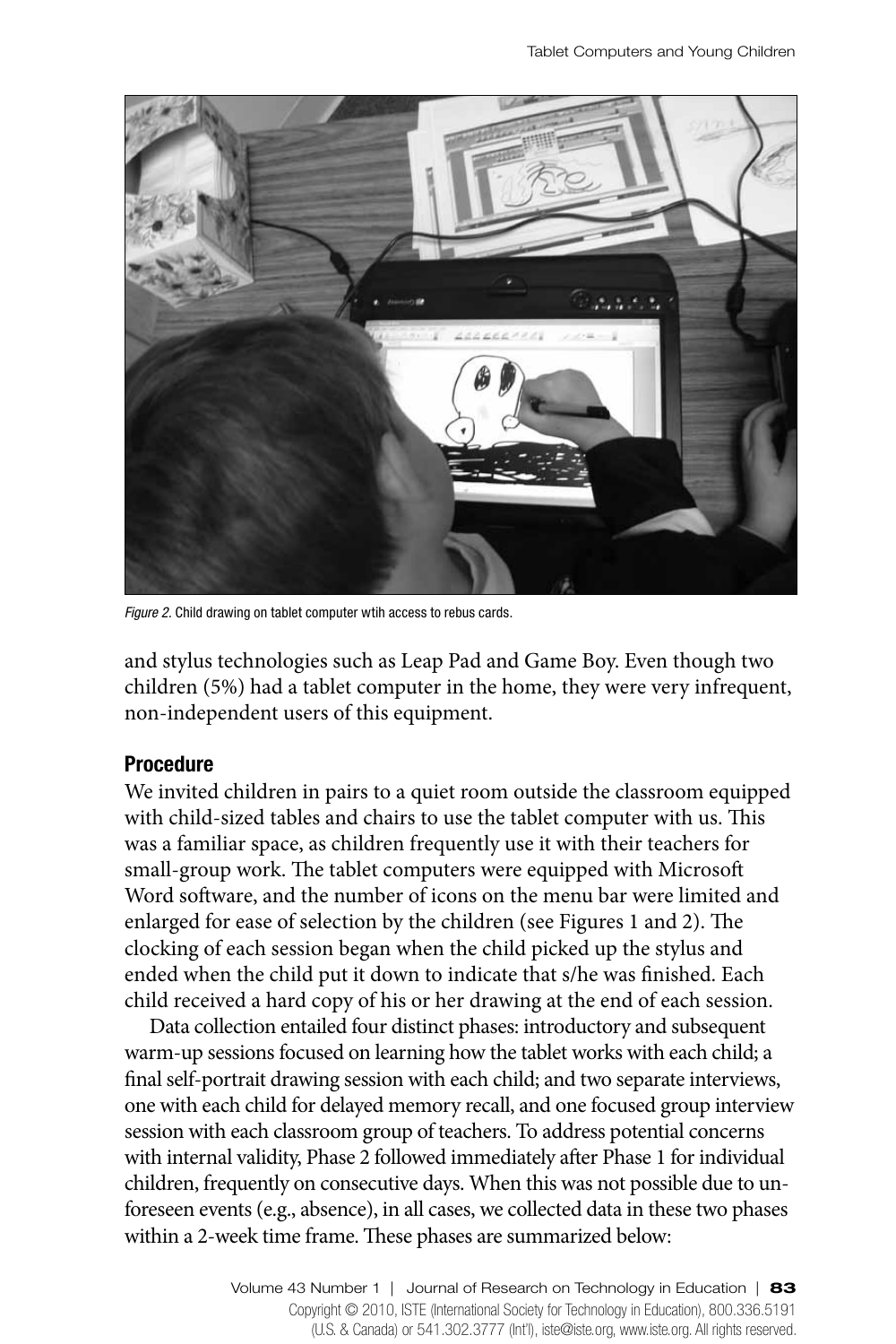

*Figure 3.* Rebus card for teaching how to use tablet computer.

Phase 1: Introductory and warm-up sessions. Following the recommendations of Clements and Samara (2003), children from the same classroom worked side by side at a child-sized table, each on their own Gateway tablet, and a researcher who acted as instructor (see Figure 1). At the introductory session, a researcher first gave direct instruction about the tablet's inking feature, beginning with drawing, then erasing, followed by the pen selection features. As natural opportunities occurred in their drawing process, the researcher gave additional instruction in how to use the color pallet, how to scroll down for more drawing space, and how to change the drawing using "undo." Rebus cards picturing screens, menus, and tools were available to both the children and adults for instructional support throughout all sessions (see Figure 3). The researchers, both experienced preschool teachers, took on the instructor role, guiding children through each session and encouraging them to explore and problem solve using think-aloud statements (e.g., "I wonder what would happen if you tapped the picture of a blue pen"), peer modeling (e.g., "See what happens when Alex draws with red on top of blue"), and peer teaching (e.g., "Looks like Alex is using a different color on this picture. Ask Alex how he got that color"). As part of a socio-constructivist approach to teaching young children (Bodrova & Leong, 2006), the order of the instruction and the length of the sessions varied according to each child's level of interest and attention span, although the protocol for instructional content was consistent.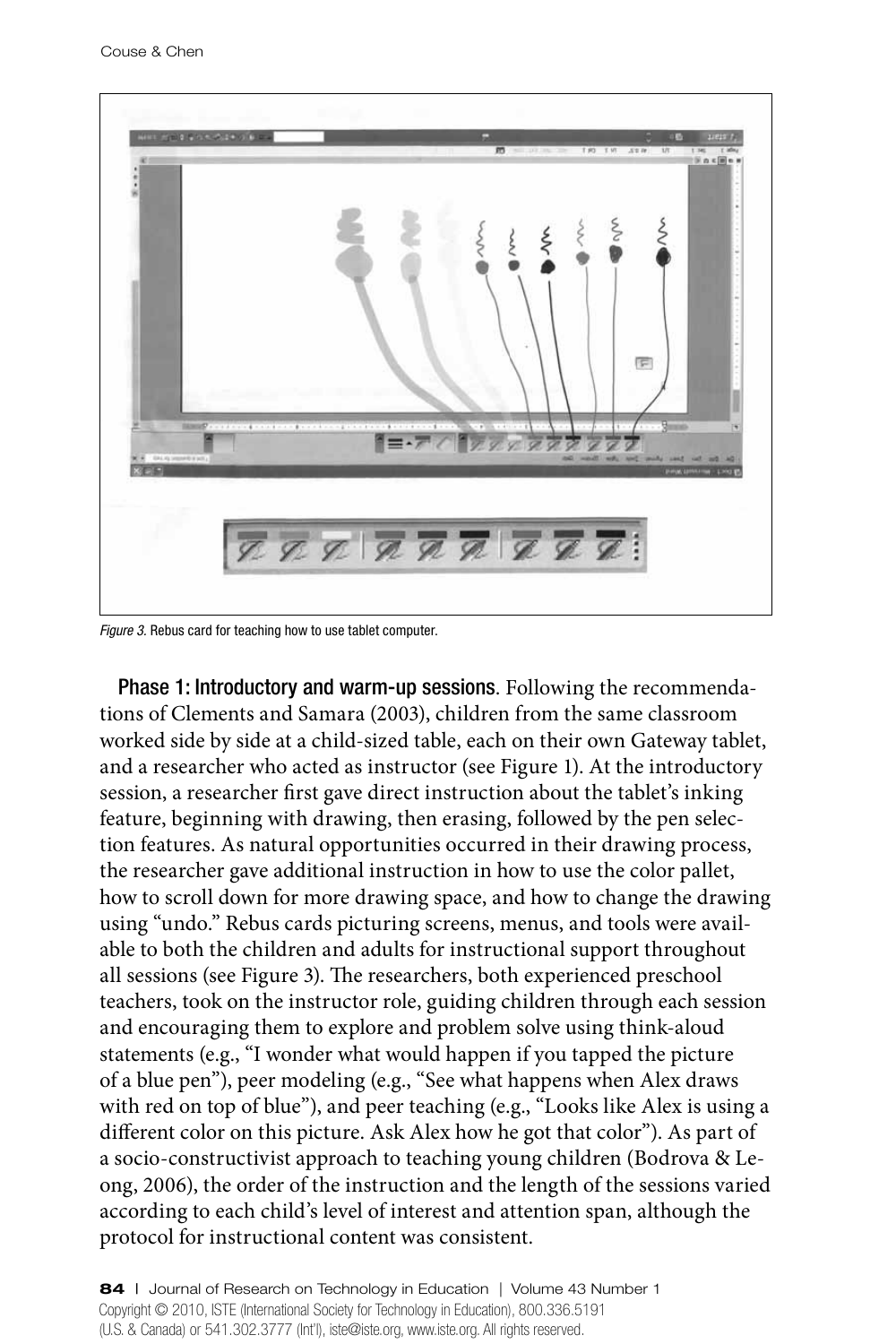Our initial protocol called for children to have up to four warm-up sessions to allow them to develop sufficient ease with this technology to draw a self-portrait. But as children began to work on the tablet, we quickly realized the children were ready to draw a self-portrait. Thus, this protocol was modified by week 2: Those who displayed comfort with the inking features after the introductory session moved on to Phase 2 to draw a self-portrait by their second session. Ultimately, most of the children  $(n = 31)$  engaged in only the introductory session before moving on to Phase 2; the 10 children from the first week of the study engaged in one to three warm-up sessions following the introductory session. For all cases, only the first introductory session was used in the data set for analysis presented here.

Phase 2: Final self-portrait drawing session. In this session, we prompted each child to draw a self-portrait. As they entered the room, they were encouraged to look in a full-length mirror and notice their hair, eyes, facial features, and clothing before proceeding to the tablet. A tabletop mirror was placed by each tablet to allow children to look at themselves as they drew.

Phase 3: Child interviews to elicit recall. Exposure to the tablet at school ended once children completed their self-portraits. To ascertain the extent of their semantic memory (content) of the information introduced during previous tablet sessions, we invited the children back individually to the same setting to interview them using a semi-structured format that involved asking them to recall how to use the tablet, what they liked or disliked, and what was difficult about using it, as they freely drew on the tablet. Finally, we asked the children to indicate their preference for a drawing tool among the tablet and traditional materials (paper with pens, pencils, markers, and paintbrushes). To ensure that children's event trace memory of the tablet was decayed but that some memory aspects of the tablet events remained, we conducted these delayed memory recall interviews after a 3- to 4-week lapse from the final self-portrait drawing sessions in Phase 2 (see Leichtman, Pillemer, Wang, Koreishi, & Han, 2000). To address concerns of internal validity, interviews took place within one month of the initial data collection, and children had no further interaction with the tablet at school.

To encourage expression of what they remembered, children were asked to pretend that the interviewer was a new friend who had recently joined their classroom and had never used a tablet, and to show and tell this new friend how to use it. The researcher noted what the children remembered as they drew and probed using questions from the Child Interview Protocol (see Table 3, page 86). Finally, the researched asked the children to indicate their preference for a drawing tool among the tablet and traditional materials (paper with pens, pencils, markers, and paintbrushes).

Phase 4: Focus group teacher interviews. We interviewed seven teachers in classroom focus groups of two to three for one hour, using a semi-structured interview format. Teachers compared the free-choice drawings and self-portraits of children from their classrooms using traditional media with those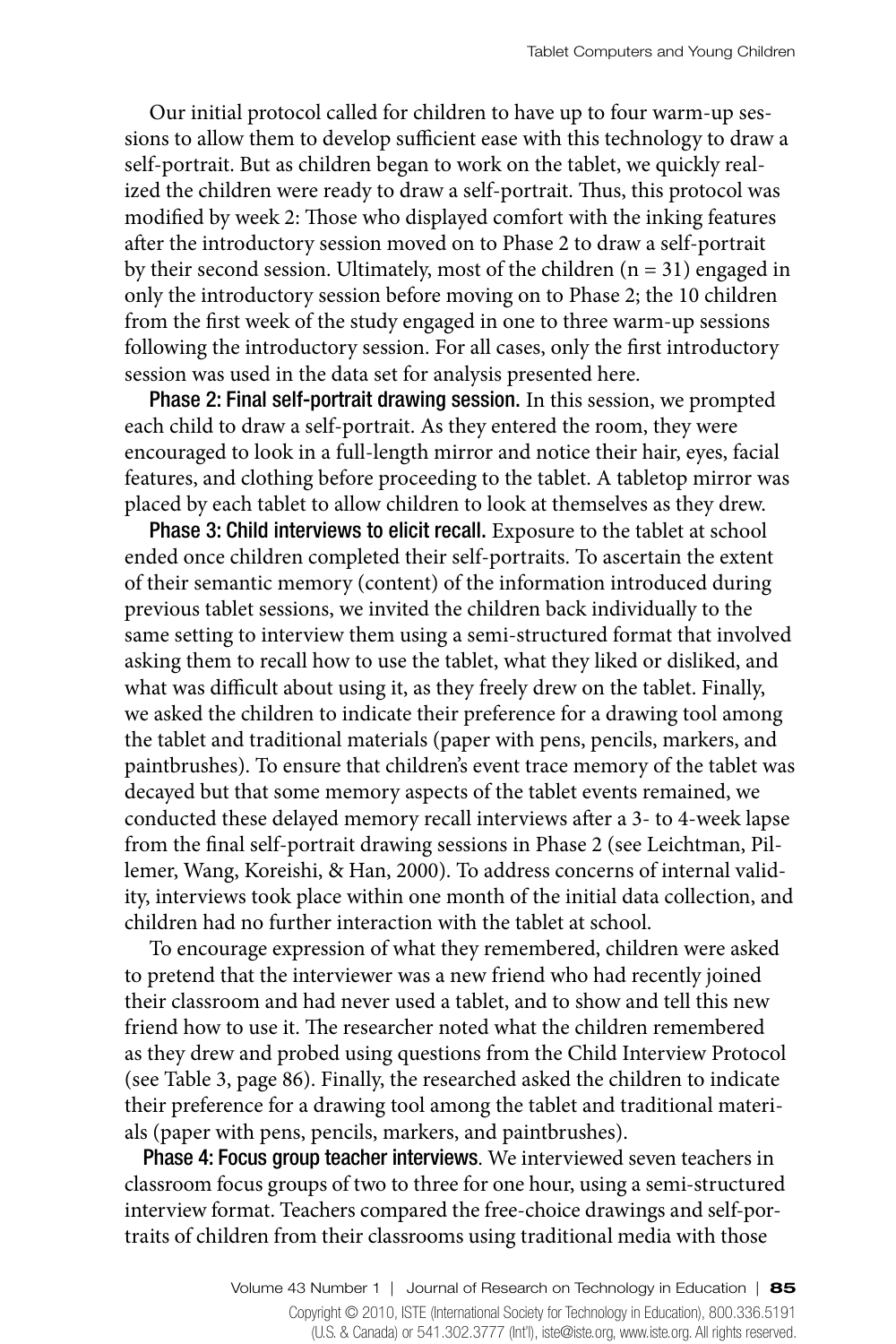#### Table 3. Child Interview Protocol

#### Adult:

"Good morning. It's been a while since you came to work on the tablet computer to do some drawing and writing. Today we're going to talk about the computer, and I'm going to have you show me what you remember. So we won't be doing a lot of drawing today, mostly talking and showing."

"If you had a new friend at school who didn't know how the tablet computer works, what would you say/do to teach them how it works? Pretend I'm the new friend. Teach me how this works. How do you get it to draw? What do you have to do first? Second? Show me how it works."

#### If child is unsure of what is being asked, prompt with:

"How do you tell the computer you want to draw?"

"How do you change colors? Do you remember how to find lots of colors?"

"My paper is full. How do I find more room to draw?"

"What if the computer doesn't hear or understand what you want to do? What do you do?"

"What if you make a mistake and want to change your drawing? How do you do that on the tablet? Did that work well for you?"

"What do you think about using this tablet to write and draw pictures?"

"Which parts do you like about it?"

"Which parts do you not like about it?"

"What else do you think you'd like to do with this tablet?"

As the child shows you what they remember, allow him/her to instruct you for up to five minutes, then prompt with the last question. Move your tablet computer to the side and bring out paper and markers. Start the child with a new page on his/her tablet.

"I have one more question for you, and then we will be done." Show child markers and paper.

"Do you think you'd rather draw/write with this tablet or with markers/pencils/pens? Why? What can the tablet/paper and markers (insert child choice) do that the tablet/paper and markers (insert opposite of child choice) can't do?"

from their tablet sessions, for consistency in quality and detail, evaluating the tablet-created self-portraits as below expectation, typical, or above expectation. They also responded to questions about their perceptions of child's interest and the potential of tablet computers as a technology for classroom use.

### Coding

Training of the independent coder. An independent coder (a senior undergraduate student who was blind to the study) coded a total of 82 videotaped segments of the first and last drawing sessions of each child. We conducted training with the independent coder across multiple meetings. Fifteen (18.3%) of the 82 sessions (five from each of the three age groups) were randomly selected for review and coded as a part of the training using the following categories:

1. Levels of tablet use referred to whether children were simply exploring and experimenting with what they could do with this new technology to see how it works, investigating how to use it to produce a desired effect, or actually creating desired effects in their drawings. The highest level reached in each session was noted.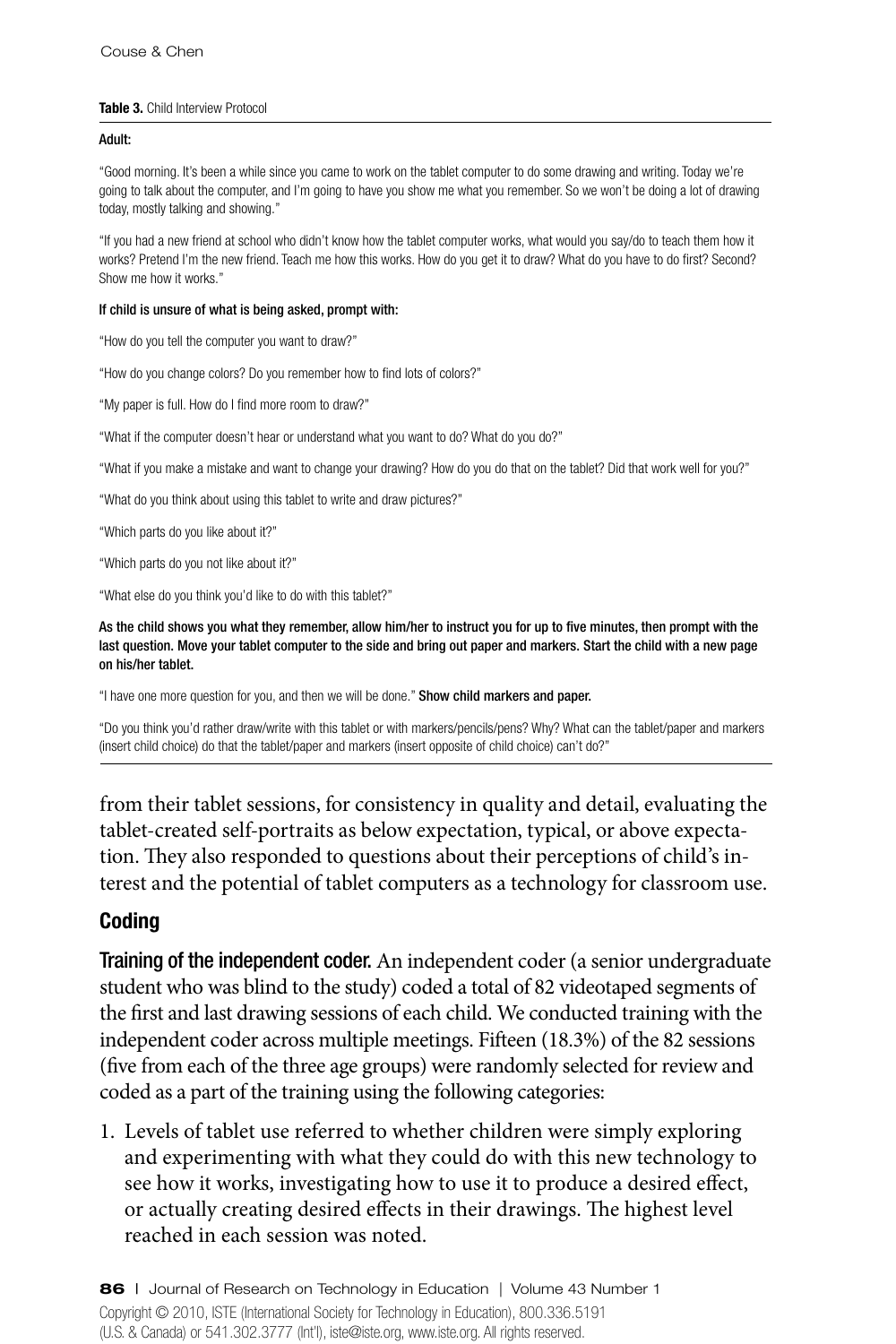| Category                                                     | Definition                                                                                                                                                                                                                |  |  |  |  |
|--------------------------------------------------------------|---------------------------------------------------------------------------------------------------------------------------------------------------------------------------------------------------------------------------|--|--|--|--|
| Levels of Tablet Use (Kappa $= 1.0$ )                        |                                                                                                                                                                                                                           |  |  |  |  |
| Level 1: Explore/Experiment                                  | Child tries to figure out what the tablet can do, clicking with<br>the stylus pen on different options to see what will happen<br>if                                                                                      |  |  |  |  |
| Level 2: Investigate                                         | Child tries to figure out how to use the tablet to create a<br>desired effect (e.g., How can I get this color? What do I need<br>to do to make a thick, translucent/highlighter line?)                                    |  |  |  |  |
| Level 3: Create                                              | Child produces desired effects in drawing even if the drawing<br>is not a realistic representation of real life objects that have<br>been described. The child is content with, and is clear about<br>what is being drawn |  |  |  |  |
| Incidence of technical issues (Kappa = $1.0$ )               | Child perceived technical difficulty or glitch that that inter-<br>rupts or hinders work on tablet                                                                                                                        |  |  |  |  |
| Affective Response (Kappa = $0.94$ ; range from 0.89 to 1.0) |                                                                                                                                                                                                                           |  |  |  |  |
| Frustrated                                                   | Verbal or non-verbal expressions: pouting, frowning, putting<br>down the stylus,  saying WHY is it doing and, I don't<br>want to do this anymore.                                                                         |  |  |  |  |
| Not frustrated                                               | Verbal or non-verbal expressions: smiling, laughing, raised<br>brows,  saying with a smile, Hey, what's happening?<br>or WOW!                                                                                             |  |  |  |  |

Table 4. Description of Measures and Kappa Scores

- 2. Technical incidents referred to computer-related interruptions to children's work on the tablet, coded as technical incidents (TI). These were assigned to two categories, computer-based and non-computer-based technical incidents. Non-computer-based TI arose when children asked for help and instruction was given, whereas computer-based TI were the result of a "glitch" the child experienced in using the technology (see Table 4 for further explanation). The number and type of technical issues encountered were coded for each session.
- 3. Affective response of the children to the technical incidents encountered was examined by looking at whether they were frustrated or not with each incident.
- 4. Time spent per session was determined by beginning the clocking (to the nearest minute) when children picked up the stylus and ending it when children put it down.

Table 4 reports the details of these coding categories and the corresponding Kappa scores.

Establishing intercoder reliability. To establish the reliability of coding by the independent coder, an additional 25 (30.5%) of the 82 sessions were randomly selected for coding by both the second researcher and the coder. These sessions represent 18 (43.9%) of the 41 children in this study and 83 (23.0%) of the 361 technical incidents across the first and last sessions. Intercoder reliability was first conducted on 11 of these 25 sessions representing eight children. A second round was conducted on the remaining 14 sessions. Table 4 reports the intercoder agreement and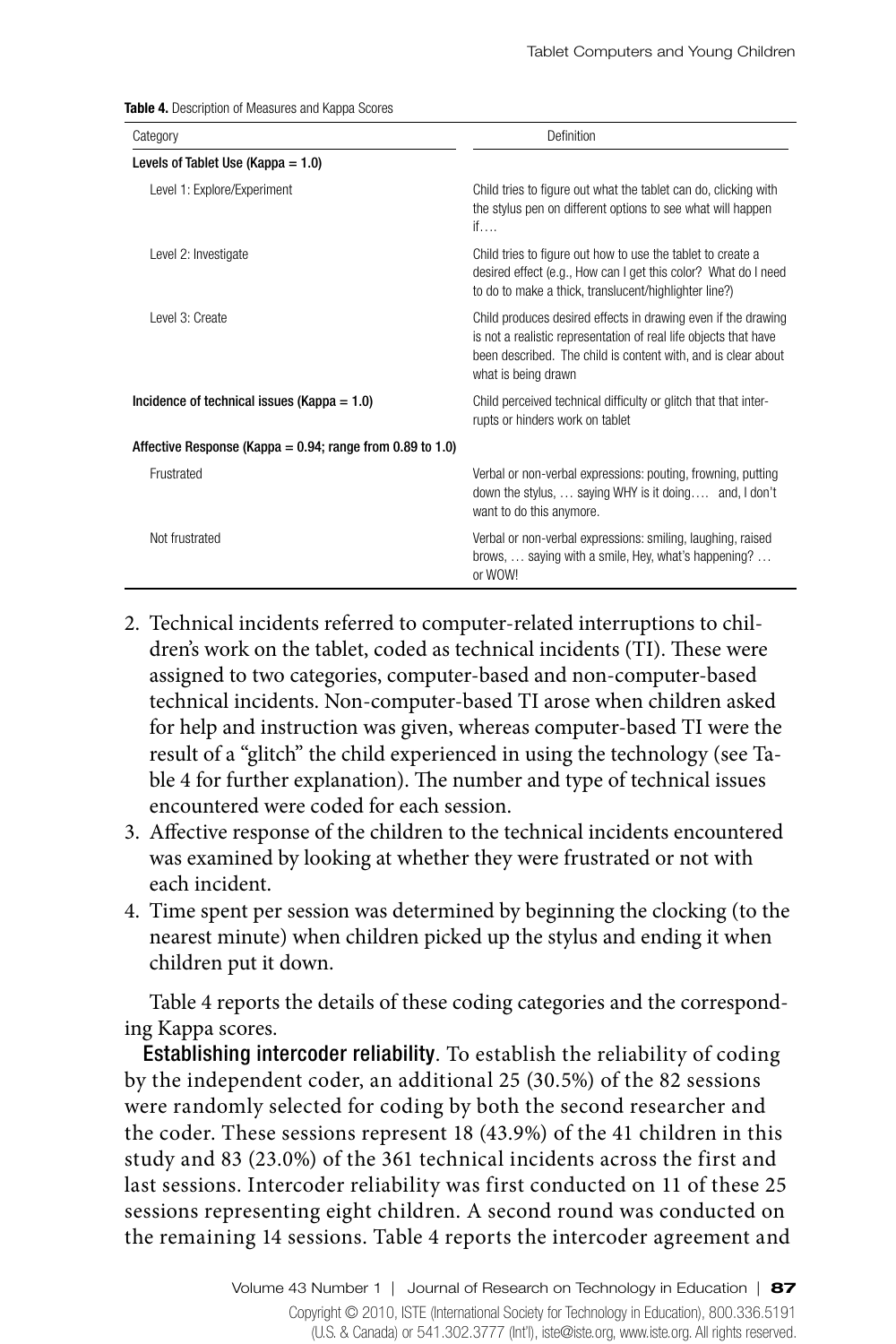Kappa scores for each measure with the descriptions of the coding categories. Kappa for each measure ranged from .89 to 1.0 with an overall Kappa of .94 to 1.0.

## Dependent Variables

Ease of use. We examined the ease of use by first looking at the highest level of use each child reached by the final session when prompted to draw a self-portrait. Levels of tablet use were coded as: 1 = Explore/Experiment, 2 = Investigate, 3 = Create (see Table 4 for definitions). Second, we asked children's classroom teachers ( $N = 7$ ) to compare the quality of drawings produced on the tablet with those produced using traditional drawing tools.

Nature of tablet engagement. To examine how children used the tablet, we looked at the following measures: time spent in each session and persistence. Time spent was measured from the time the child picked up the writing stylus until s/he set it down. Three components were used to determine children's persistence with using the tablet in spite of the technical issues encountered: the proportion of technical issues encountered in each session (total number of technical issues divided by the total number of minutes in session), children's affective response as indicated by proportion of frustration exhibited to computer-based interruptions to their work, and their expressed choice of drawing tool as indicated in the delayed memory recall interviews.

Our approach was to analyze the data using mixed-methods. We conducted quantitative analysis of videotapes and parent surveys by obtaining descriptive statistics, along with an examination of the mean and percent agreement across groups and sessions. Further, we used a chi-square analysis to compare the percentages of children in categorical groups, such as the level of drawing attained by children drawing on the tablet. To determine the relationship between the variables time spent and persistence, we compared means using an ANOVA. For example, we were interested in whether the mean scores for the amount of time spent in a session differed across age groups and across sessions. We analyzed child and teacher interviews using qualitative methods (Bogden & Biklen, 2007). A research assistant blind to the study's purpose transcribed the interviews. The two authors independently read the transcriptions for evidence of child motivation for tablet use, teacher ideas regarding viability of the technology, and ratings of child drawings. To assure credibility of the data (Golafshani, 2003), the authors then compared their results and did a member check with teachers to confirm interpretations. For the child interviews, we compared the transcription results with the videos for evidence of confirmation between what children said and did. Finally, we triangulated findings from teacher interviews with quantitative results.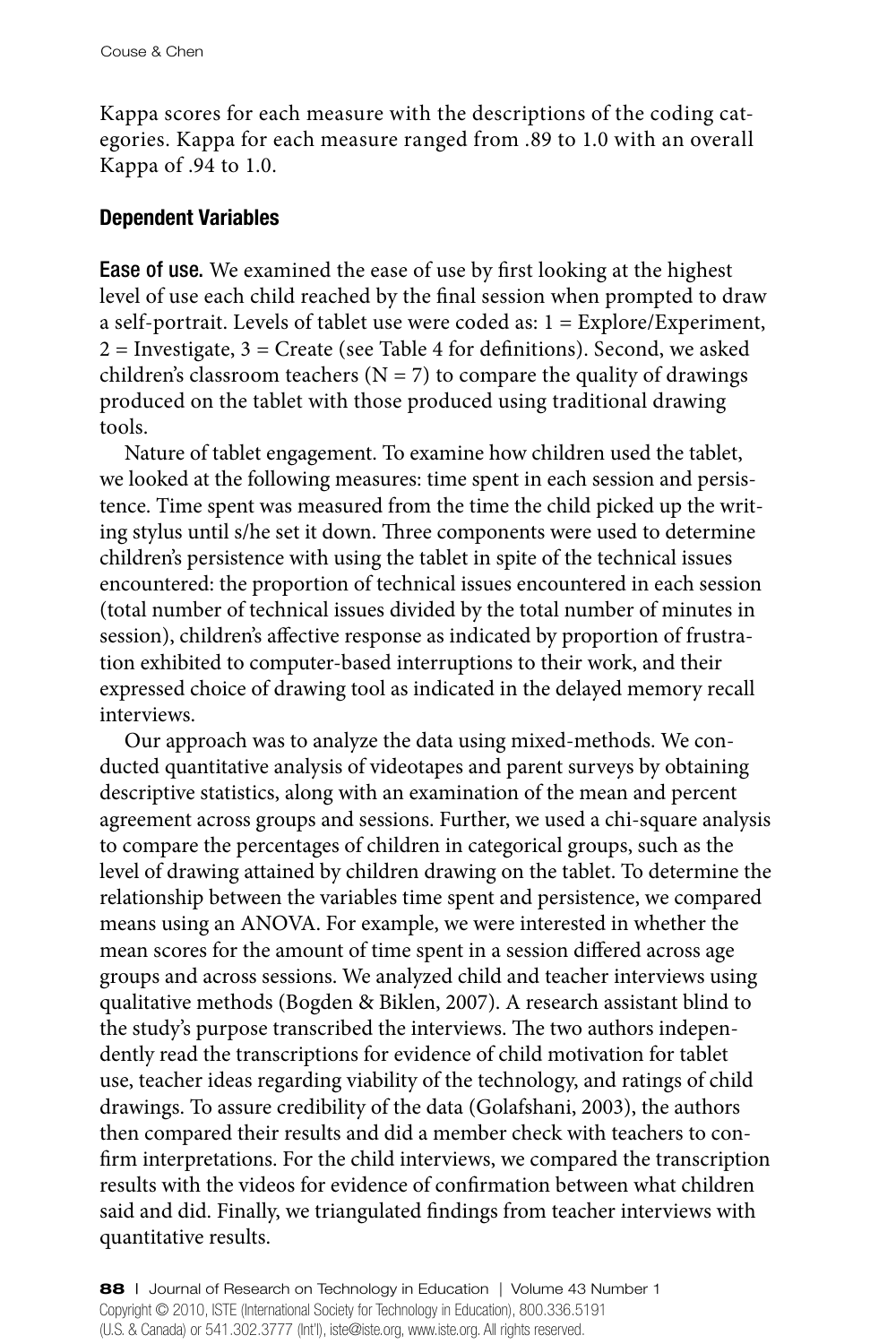## **Results**

## Ease of Use

Highest level of tablet use. Although we found no significant differences between children's access to computers at home and the level of tablet use, we found significant differences between the children's highest level of tablet use at the introductory and final sessions ( $x^2 = 8.50$ ,  $df = 1$ ,  $p < .01$ ). At the introductory session in Phase 1, 31 (75.6%) children reached the highest level (Create), and 10 children (24.4%) reached the second level (Investigate), in which they tried to figure out how to produce desired effects in their drawings. By the Phase 2 session, most children (98%) had reached the highest level, with only one child (2%) still operating at the Investigation level.

Teacher qualitative assessment of drawings. Overall, teachers rated 66% (27 of 41) of drawings as typical, whereas 20% of children's drawings (8 of 41) were above expectations for what they usually produced in the classroom with traditional drawing tools. The distribution of teacher ratings was fairly consistent across the three age groups, with the older preschoolers performing most consistently between the tablet computer and traditional media. Figure 4 (page 90) depicts the self-portraits of a 3-year-old girl and 4-year-old boy drawn on the tablet. Figure 5 (page 91) contains self-portraits of the same children completed in traditional media, as part of their regular classroom curricula during the same month. The qualities of the electronically drawn self-portraits are comparable to those drawn in traditional media.

## Nature of Tablet Engagement

Time spent in sessions. In the first session children spent an average of 24.05 minutes (SD = 10.72) engaged in their drawing (range:  $12-47$  minutes), and an average of 20.32 minutes (SD =  $10.15$ ) in the last session (range: 5–46 minutes). No significant differences were found between the average amount of time children spent across the two tablet sessions and in the amount of time spent on home computers. However, significant differences were found among the age groups for the average time spent in the final session  $(F(2, 38) = 6.24, p < .01)$ : 3-year-olds spent significantly less time (M = 13) minutes) than 4- and 5-year-olds ( $M = 23.64$  minutes and 23.79 minutes, respectively). Table 5 (page 92) provides greater detail of time spent by age group across sessions.

**Persistence.** Even though most children experienced multiple occurrences of technical incidents, the vast majority showed little to no frustration. Of the 76 sessions with technical incidents, 47 (57.3%) resulted in no frustration at all. Additionally, 73 sessions (96.1%) involved three or fewer incidents of frustration. No significant differences were found in children's affective response to the technical incidents they encountered between the two sessions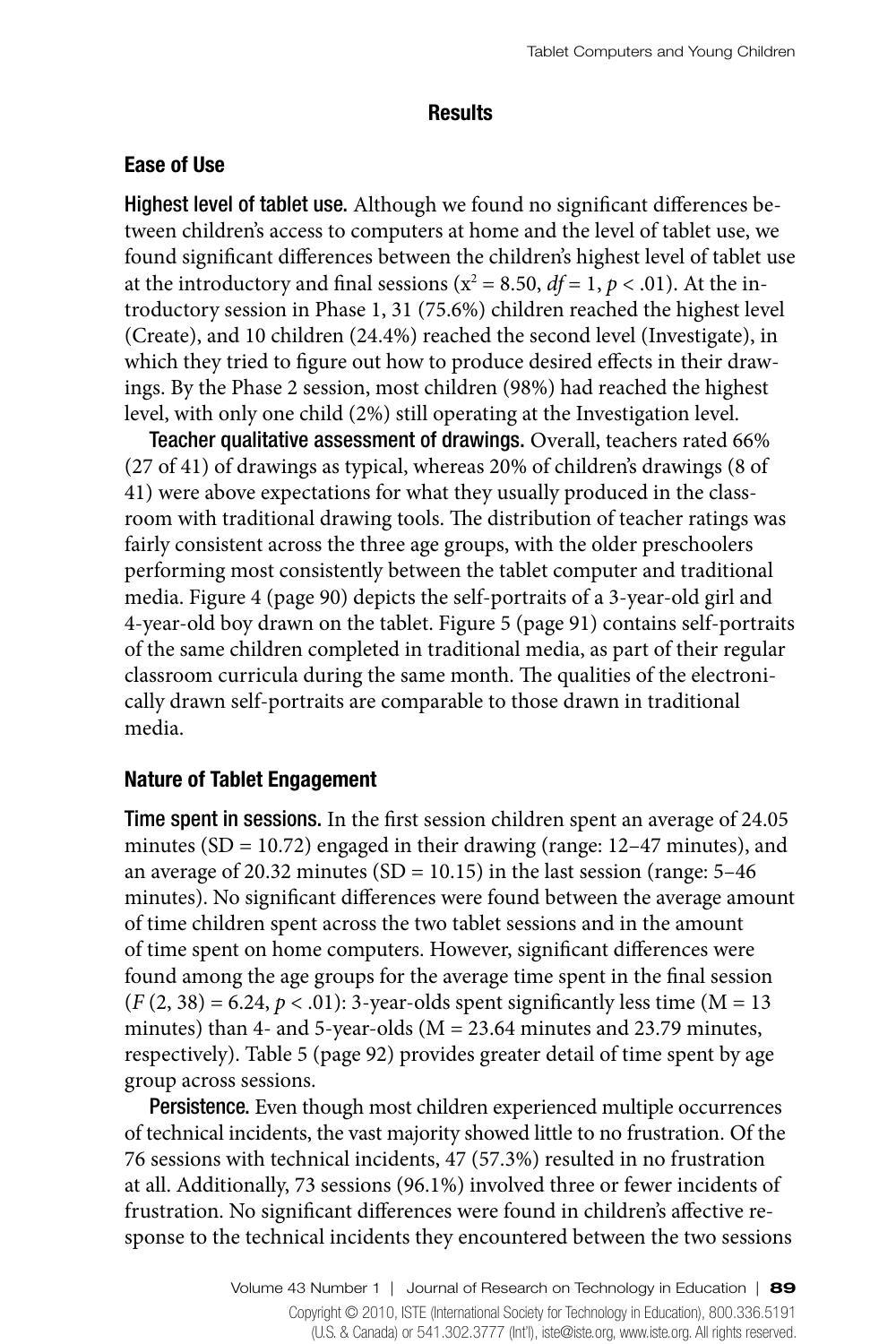



completed on tablet computer

*Figure 4.* Self-portraits completed on tablet computers.

or in the affective response among the three age groups. Thus, in spite of the technical issues encountered, children showed little frustration in using this technology, and older children tended to spend significantly longer time working on the tablet as they developed familiarity with it.

Overall, children encountered  $0-13$  incidents (M = 4.4, SD = 3.35) per session. There were no significant differences in technical incidents as measured by the proportion of technical incidents that children encountered across the first and last sessions and across the three age groups. However, we found significant difference in the proportion of computer-based incidents encountered across the two sessions  $(F(1, 74) = 7.15, p < .01)$ . The mean proportion of computer-based TI for the first session ( $N = 40$  sessions) was 0.49 (SD = 0.31), whereas the mean proportion for the last session ( $N =$ 36 sessions) was  $0.68$  (SD = 0.31). Thus, although the frequency of encounters with technical incidents in general remained the same across the sessions, children encountered more computer-based TI than non-computerbased TI in their last session. This was due to the fact that in the last session, children showed more independence and asked for less adult assistance, resulting in a decrease of non-computer-based TI. Although the proportion of computer-based TI was significantly higher in the last session, children persisted in their drawing, as the time they spent in session did not significantly change.

Child interviews. We interviewed 40 children (one was absent), one of whom gave no response. Of the 39 responses, 25 children (64.10%) indicated that they preferred to use the tablet rather than traditional writing materials, 13 (33.33%) preferred traditional materials, and one (2.56%) indicated no preference. The majority of the oldest and youngest children (83.33% and 75%, respectively) indicated a preference for the tablet, whereas only 42.87% of the 4-year-olds indicated the same preference. Although some children's reasons for choosing the tablet were often, "I just like it," or "I want to," others were able to be very specific: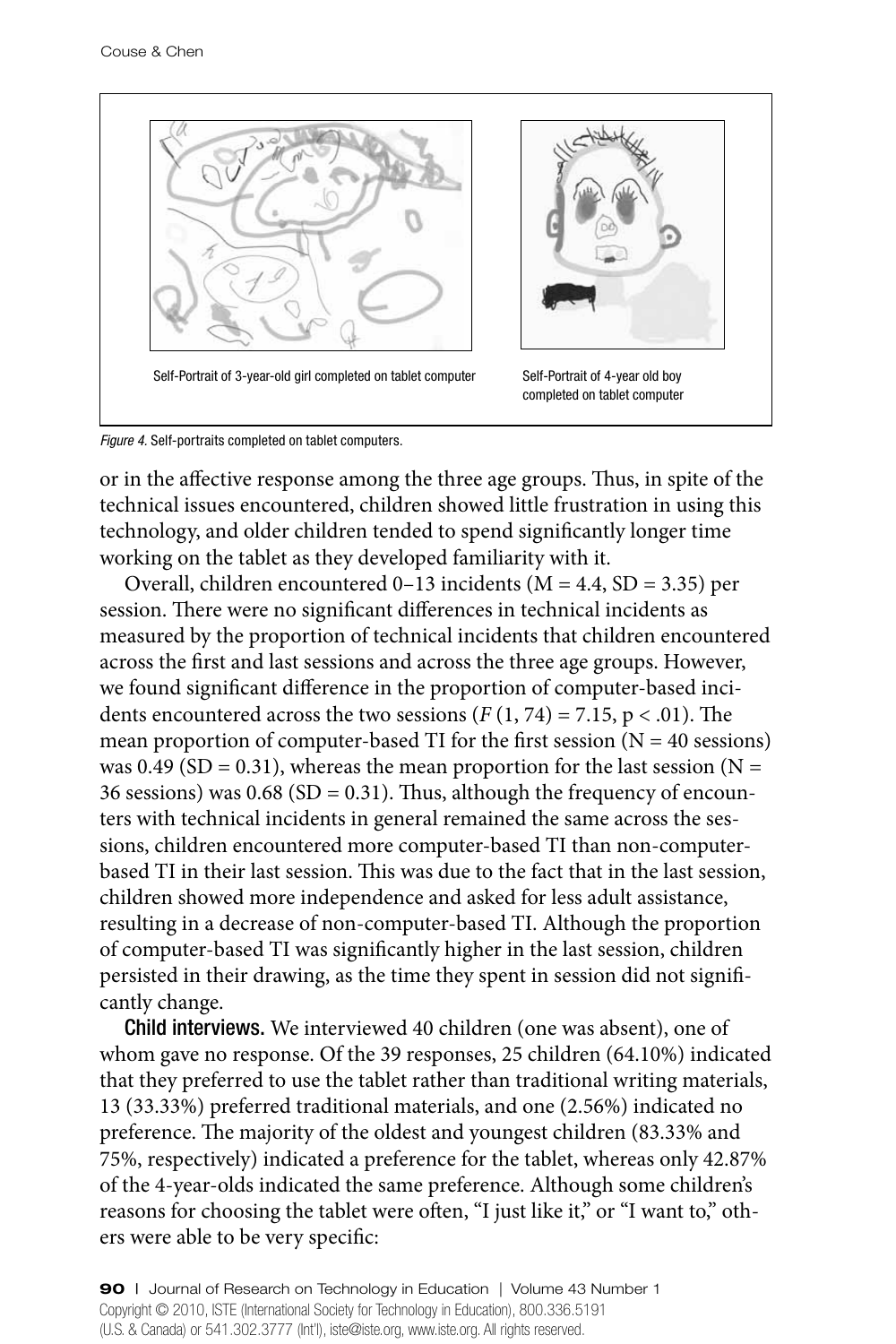

*Figure 5.* Self-portraits in traditional media.

"There are lots of bright colors."

"It can erase better."

"You can just change something up here [indicating the tool bar] and it actually happens."

"You can draw on it, and on other computer games you don't often get to draw." "You can run out of ink with markers and pen, but on the tablet, it doesn't run out."

"It is easier to draw on."

"You can print out things and you can make the whole background one color"

"It is much easier, and you don't have to rinse off your brush."

Children indicated that they liked the tablet in spite of the technical issues they frequently encountered. One child's comment accurately describes what we have observed time after time with children on the tablet: "Sometimes the computer doesn't hear you.… I just keep trying and trying until it [the computer] gets it right."

### Teacher Perceptions of Child Interest and Tablet Viability

In the focus group interviews, teachers provided qualitative descriptions of evidence of children's interest and the viability of the tablet as a tool for use with young children in early education settings. In addition, all teachers perceived the children's interest in tablet use as very high. One teacher reported about children's excitement upon returning to the classroom from a tablet session: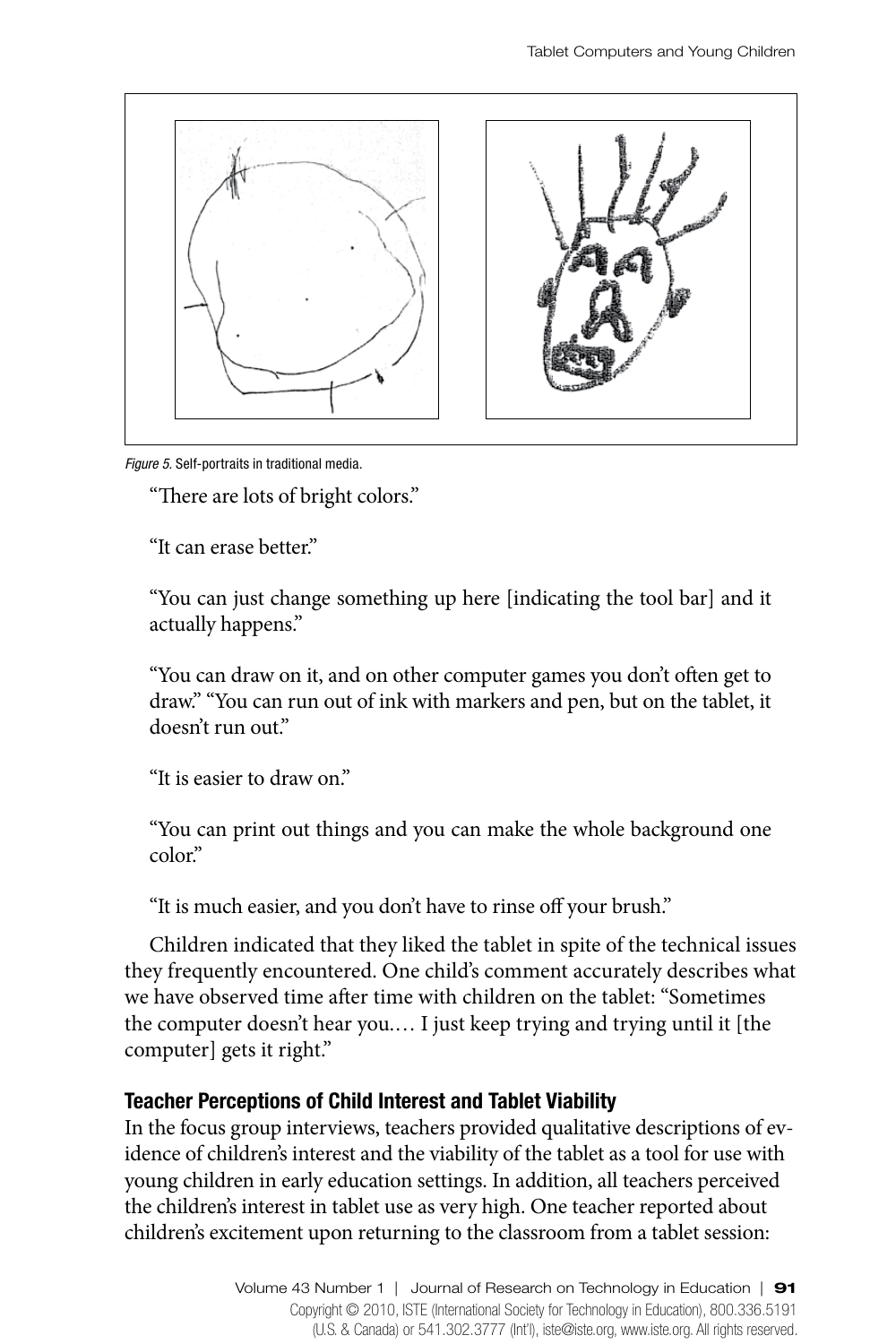| Item                 | N  | Range     | M(SD)         | $F$ (df)    | Significance |
|----------------------|----|-----------|---------------|-------------|--------------|
| <b>First Session</b> | 41 | $12 - 47$ | 24.05 (10.72) | 3.10(2, 38) | p > .05      |
| 3-year-olds          | 13 | $12 - 29$ | 18.54 (5.09)  |             |              |
| 4-year-olds          | 14 | $12 - 44$ | 25.07 (11.36) |             |              |
| 5-year-olds          | 14 | $13 - 47$ | 28.14 (12.29) |             |              |
| Last Session         | 41 | $5 - 46$  | 20.32 (10.15) | 6.24(2, 38) | p < .01      |
| 3-year-olds          | 13 | $7 - 25$  | 13.00 (4.90)  |             |              |
| 4-year-olds          | 14 | $17 - 37$ | 23.64 (6.08)  |             |              |
| 5-year-olds          | 14 | $5 - 46$  | 23.79 (13.40) |             |              |

Table 5. Time Spent in Minutes by First and Last Sessions and Age Groups

They seem very excited to show their picture. So they seemed to have fun with it. It was a way for them to tell stories, to create, and to be creative and explore technology. I think that is so great for children to explore because that is just … where we are heading [toward using technology].

Another teacher talked about her observations concerning the value of this new technology in motivating children who do not usually choose to draw:

It was just a new media for them to use. There are some children that are very capable of using pen and paper and showing a lot of their work and their development of writing and letters and drawing. And there are some children who work very well with paint or construction paper. I feel like this is just another tool for children to show their abilities to us. Where Phillip does not often draw but he was willing to go with you and draw and show some of his work. And so that might be more inviting for him … than maybe a pen and a piece of paper would be.

When queried about whether the children's excitement for using the technology may be due to being invited to leave the room for a novel activity, the group of teachers responded:

Children were constantly asking, "Can I go now, can I go now?" And sometimes it was hard to figure out, if they were excited to work on the tablet, or if they were excited just to go do work other children are getting to do. [Were they] simply motivated that they are getting to go do something that other children are not getting to do? I think that could play a part, but a small part, because [when] they came in [to a tablet session] they did not want to come out.

To follow up on the possible "novelty effect" as a threat to the validity of children's interest in using the tablet, two tablet computers were brought in to one of the classrooms as a part of a regular learning center for the remaining two months of school. Interest in using the tablets remained very high. A sign-up sheet was necessary to monitor turn-taking in the learning center throughout this time. This extended interest that children displayed is consistent with teachers' observation during formal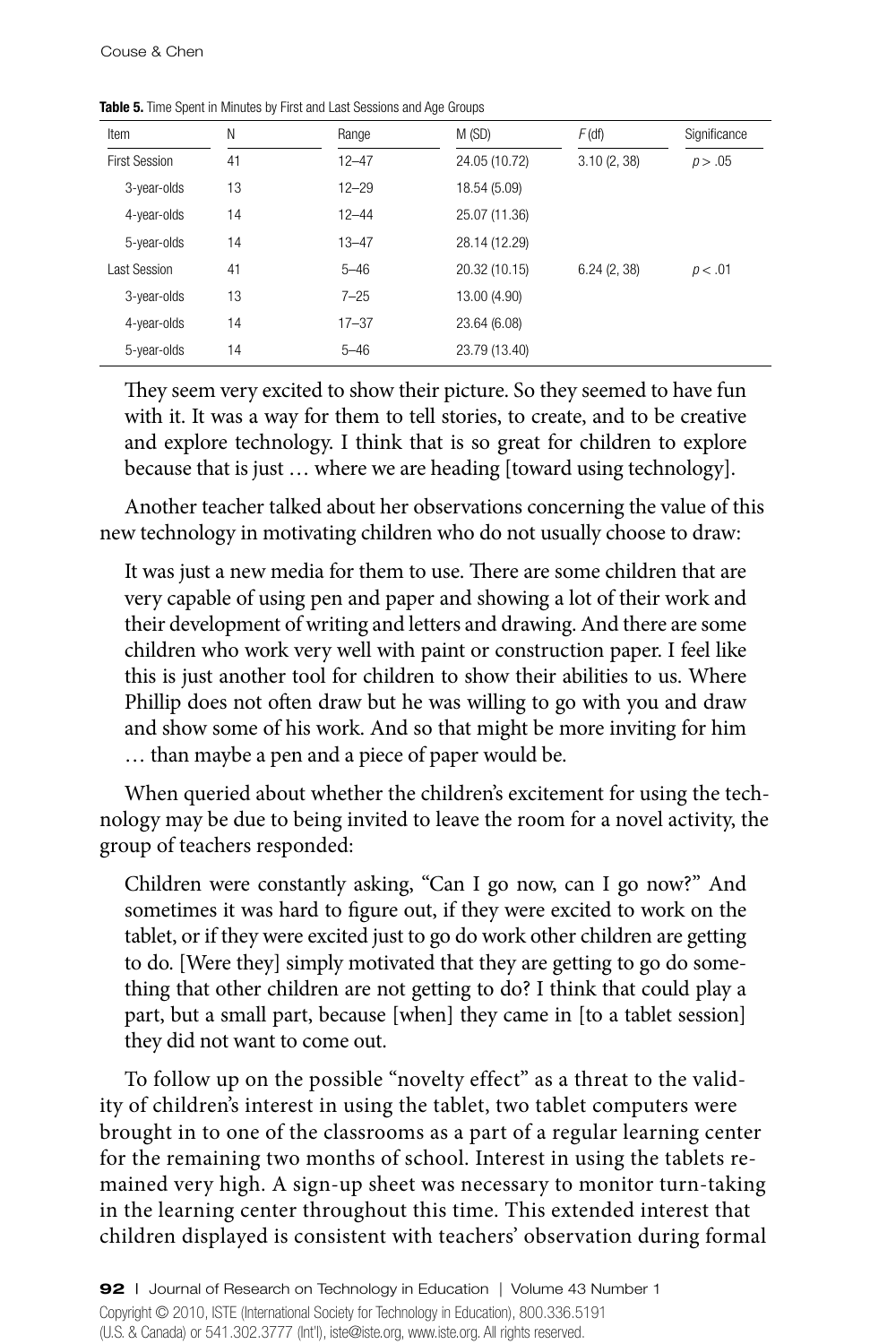data collection. Nevertheless, given the overall limited exposure children had to the tablet, this finding should be considered with caution.

### Discussion and Implications

Young children between the ages of 3 and 6 years old were able to quickly learn to use the tablet computer as a medium for representing their ideas and learning. The children in this study were able to become comfortable using the tablet for drawing when given some adult instruction and peer modeling for a total exposure of one hour or less. All but one child was able to use the tablet to create a self-portrait by the second session. Children were able to select from a wide palette of colors and pen options. The quality of the drawing and writing that children were able to attain was comparable with traditional media. Finally, the use of computers in the home did not influence the ease with which children became acclimated to this new technology.

Consistent with Haugland's (1999) finding that the motivation of kindergarten and primary-aged children toward handwriting increased with the use of computers, in this study, children's interest for using the tablet was also high. However, we interpret our finding of interest cautiously, as our measure of interest was qualitative in nature and may not translate to other settings. We did find that the amount of time children spent on the computer varied by age, with the youngest children spending significantly less time. This finding is consistent with that of McBride and Austin (2001), who found cognitive maturity increased engagement with technology. However, our finding is in direct contradiction with Buckleitner (2006), who found that younger children (younger than 50 months of age) stayed engaged with the computer for longer periods of time. In our study, we found that children who were 53 months and older were the ones who persisted longer. This difference in findings may be relative to the difference in technology interface between the two studies. In the Buckleitner (2006) study, children used a mouse, whereas this study used a stylus computer interface. Children older than 50 months of age have more refined motor skills and are more familiar with paper-and-pencil tasks than younger children. Therefore, this difference could be more a factor of fine-motor development and maturity rather than of intrinsic preference.

As the children gained familiarity with the tablet, they became more independent, asking for less instruction and assistance from the adults. Their independence was coupled with an increase in the number of computerbased technical incidents. This is to be expected, as independence leads to more exploration and fuller utilization of the technology to productively represent ideas (ISTE, 2007), resulting in encountering more new situations. What is particularly encouraging is that children were seldom frustrated and persisted in their work even when the number of technical incidents increased. Further, in the last session, when children experienced more computer-based technical instances, they attained a significantly higher level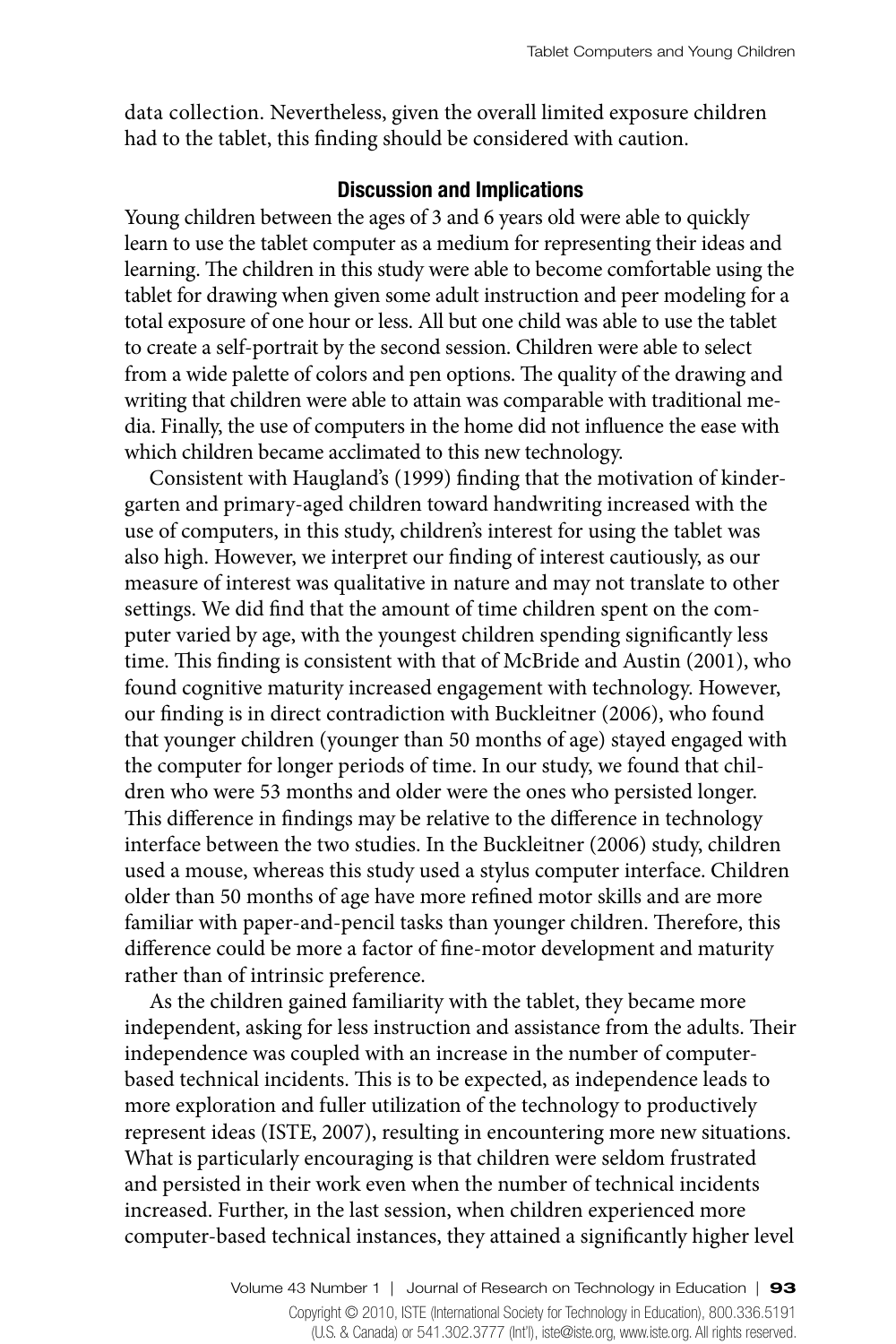of tablet use. Thus the technology does not seem to inhibit children's persistence or ability to use it.

Similarly, previous research found software that allows children more control results in children experimenting more and completing more tasks. Buckleitner (2006) reported that while the number of errors children experienced increased, because they experimented more, the resultant number of correct responses was significantly greater. Likewise, in this study, as children developed ease with the tablet, their independence with the technology increased, resulting in more experimentation, an increase in technical incidents, and increased ability to use it to create/represent their thinking. Therefore, children's engagement with technology does not appear to be a simple function of age, but rather a more complex relationship between technology characteristics and child development that warrants further study.

As technology continues to change and evolve, educators need to explore new tools, such as the tablet computer, to use with their students in order to effectively integrate technology in the early childhood curriculum (Buldu, 2002; Franklin, 2007). One teacher described the potential of this stylusinterfaced technology in this way:

I think it adds a different dimension. Some children showed up to do their work, but they did above what we would have expected in the classroom with a regular drawing tool. So I think it offers them a different language tool. The more languages you can offer to them, the more likely they are to show what their true abilities are. So certainly it would be beneficial [in the classroom] in that sense.

A criticism of technology as a tool to support learning is the lack of empirical research (Evans Schmidt & Vandewater, 2008). We set out to begin to develop an empirical basis for the viability of the tablet computer as a learning tool in early childhood settings. Yet this study was descriptive in nature, and data are limited to the children in this sample, who were from one university-based early childhood program, which limits the empirical validation of the benefits of this technology for young children's learning. Future research should include a larger sample in a variety of early-childhood settings to better represent the diverse experience of children, including the digital divide (Subrahmanyam, Kraut, Greenfield, & Gross, 2000) that is experienced by many children who lack access to technology in their homes. Although not all children in this sample were regular users of technology, all children in this study did have access to a computer in their home. Further, future research should consider a comparison of children's work created using traditional drawing media, general technology (keyboard/mouse), and tablet computers, to determine what, if any, empirical evidence there is for using interactive technology tools, such as the tablet, to increase the quality of children's drawing and engagement along with general support for children's learning.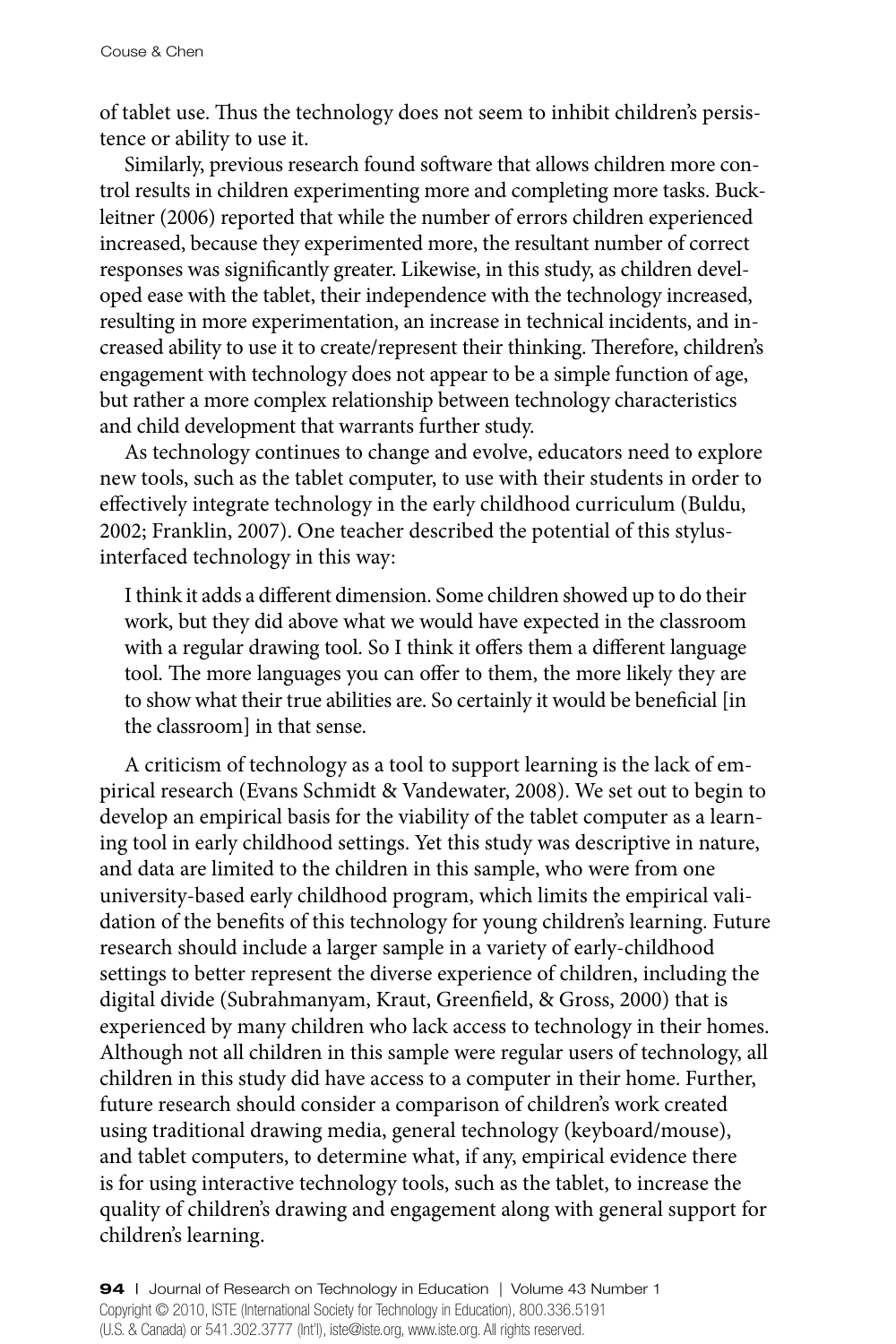The tablet computer appears to be a viable tool to offer young children for representing their ideas in the early-childhood classroom. We found children readily became at ease with using the stylus and the inking features. Although they encountered glitches associated with learning this new technology, children were able to persist without becoming frustrated. Giving children language for what is happening (e.g., "the computer is thinking," or "the computer didn't hear you, try again") supported their interface with the new technology. This is consistent with Mathews and Seow's (2007) findings that the role of adults in supporting children's learning of new technology is crucial and that responsive scaffolding strategies adapted to the specific needs of the situation are important. Further, although it was not a focus of this study, we found having children work in pairs offered an opportunity for peer modeling and peer teaching (Clements & Sarama, 2002), along with opportunities for less dependence on adults.

In addition, the majority of the children indicated a preference for the tablet computer over traditional drawing media. Children not only indicated a preference for drawing with the tablet, but the explanations they offered were consistent with the research literature. Children indicated that the "colors were brighter," "you don't run out of ink," and "you don't have to rinse off your brush." These are the same explanations offered by Matthews and Jessel (1993) as advantages for the use of electronic paint with young children. Electronic painting is actually painting with light, so the colors are more vivid. When children mix colors, the colors stay true and do not become muddy, as they can with traditional media (Matthews & Seow, 2007). We found several incidents where children mixed colors both intentionally and unintentionally. Given the ease with which the children in this study were able to acclimate to using this new technology, along with the high level of interest and engagement they demonstrated, the tablet computer appears to be a potential learning tool for young children.

Finally, what seemed to matter in regard to technology and learning are the ways that teachers choose to use the technology (Evans et al., 2008). When teachers provide social facilitation for children using computers in the form of scaffolding (Schmid et al., 2008) and scripting the environment, positive peer interaction significantly increases (Lau, Higgins, Gelfer, Hong, & Miller, 2005). Future research should examine the ways that teachers of young children are able to integrate the tablet into the curriculum to enhance children's learning. The use of tablet computers with young children warrants further research to more fully understand the potential of this new technology to support learning and assessment in early-childhood settings.

The tablet computer appears to be a viable tool for use with preschool children. It provides early-childhood teachers with another tool for implementing technology standards and curriculum to prepare children to be digital citizens who are technologically literate. As the expectations of formal education and the capability of technology evolve, a careful examination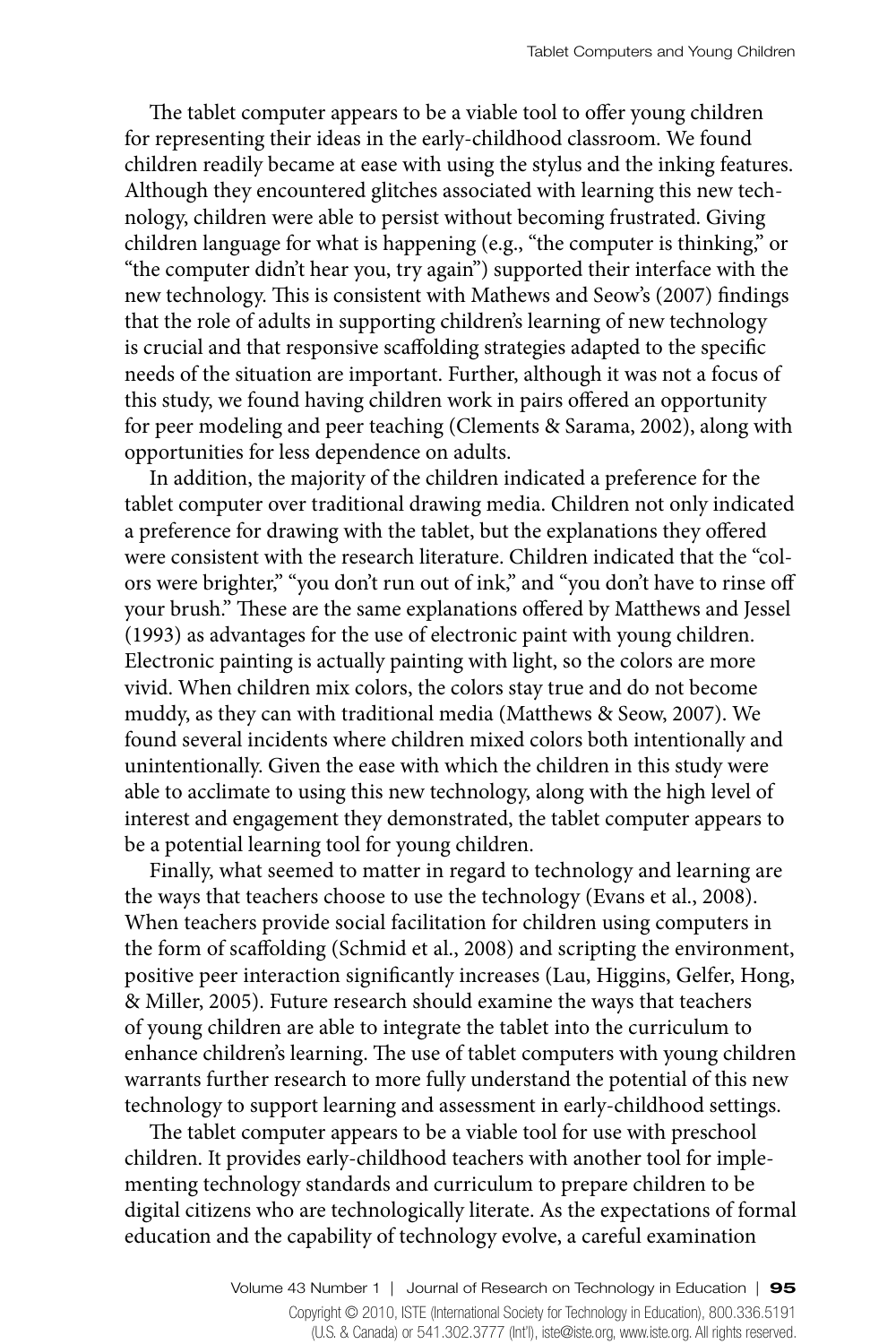of their interface for very young children is needed. Continued inquiry to advance our knowledge of technology and how it facilitates learning will support increased efficacy of new technology in early education.

#### Acknowledgments

*This research was supported by grants from the University of New Hampshire: Teaching Technology in Liberal Arts, Education Department Small Project Research Grants for Faculty, Family Studies Department Rand Stearns Endowment Fund, and the Faculty Instructional Technology Institute.*

#### Author Notes

*Leslie J. Couse, PhD, is associate professor and coordinator of the graduate program in earlychildhood education at the University of New Hampshire, where she researches teacher preparation and inclusive early education focused on collaboration among teachers, parents, and service providers, along with technology for young children. Correspondence regarding this article should be addressed to Leslie J. Couse, Education Department, Morrill Hall, 62 College Road, University of New Hampshire, Durham, New Hampshire 03824. E-mail: Leslie.Couse@unh.edu*

*Dora W. Chen, PhD, is associate director of inquiry and pedagogy at the Child Study and Development Center and assistant professor in family studies at the University of New Hampshire. With a PhD in curriculum and instruction, her research and teaching focuses on translating the principles of developmentally appropriate practice into classroom practice, ranging from general curriculum design and implementation to exploring the role of educational technologies and antibias curriculum in early education. E-mail: Dora.Chen@unh.edu*

#### References

Arrowood, D., & Overall, T. (2004). Using technology to motivate children to write: Changing attitudes in children and preservice teachers. In R. Ferdig et al. (Eds.), *Proceedings of Society for Information Technology & Teacher Education International Conference 2004* (pp. 4985–4987). Chesapeake, VA: AACE. Retrieved on July 2, 2008, from http://www.editlib. org/p/13221

Barton, C., & Collura, K. (2003). Catalyst for change. *T.H.E. Journal. 31*(4), 39–42.

Berque, D. (2008). Tablet PCs and 1-to-1 learning. In M. van Mantgem (Ed.), *Tablet PCs in K–12 Education* (pp. 113–135). Eugene, OR: International Society for Technology in Education.

- Bodrova, E., & Leong, D. (2006). *Tools of the mind: The Vygotskyian approach to early education.* Upper Saddle River, NJ: Prentice Hall.
- Bogdan, R. C., & Biklen, S. K. (2007). *Qualitative research for education: An introduction to*  theory and methods (5<sup>th</sup> ed.). Boston, MA: Pearson.
- Borse, J., & Sloan, K. (2005). *A case study of DyKnow Vision: Conversations and observations that demonstrate its educational potential.* San Francisco: Rockman et al. Retrieved on September 25, 2008, from http://www.dyknow.com/company/news/case-studies.aspx

Buckleitner, W. (2006). The relationship between software design and children's engagement. *Early Education and Development, 17*(3), 489–505.

- Buldu, M. (2002). Young children's computer use: Perspectives of early childhood teacher educators. In D. Willis et al. (Eds.), *Proceedings of Society for Information Technology & Teacher Education International Conference 2002* (pp. 2544–2548). Chesapeake, VA: AACE. Retrieved from on April 14, 2007, from http://www.editlib.org/p/17746
- Chang, Y. M., Mullen, L., & Stuve, M. (2005). Are PDAs pedagogically feasible for young children? *T.H.E. Journal, 32*(8), 40–42. Retrieved on September 25, 2008, from http://www. thejournal.com/articles/17197
- Chung, Y., & Walsh, D. J. (2006). Constructing a joint story-writing space: The dynamics of young children's collaboration at computers. *Early Education and Development, 17*(3), 337–420.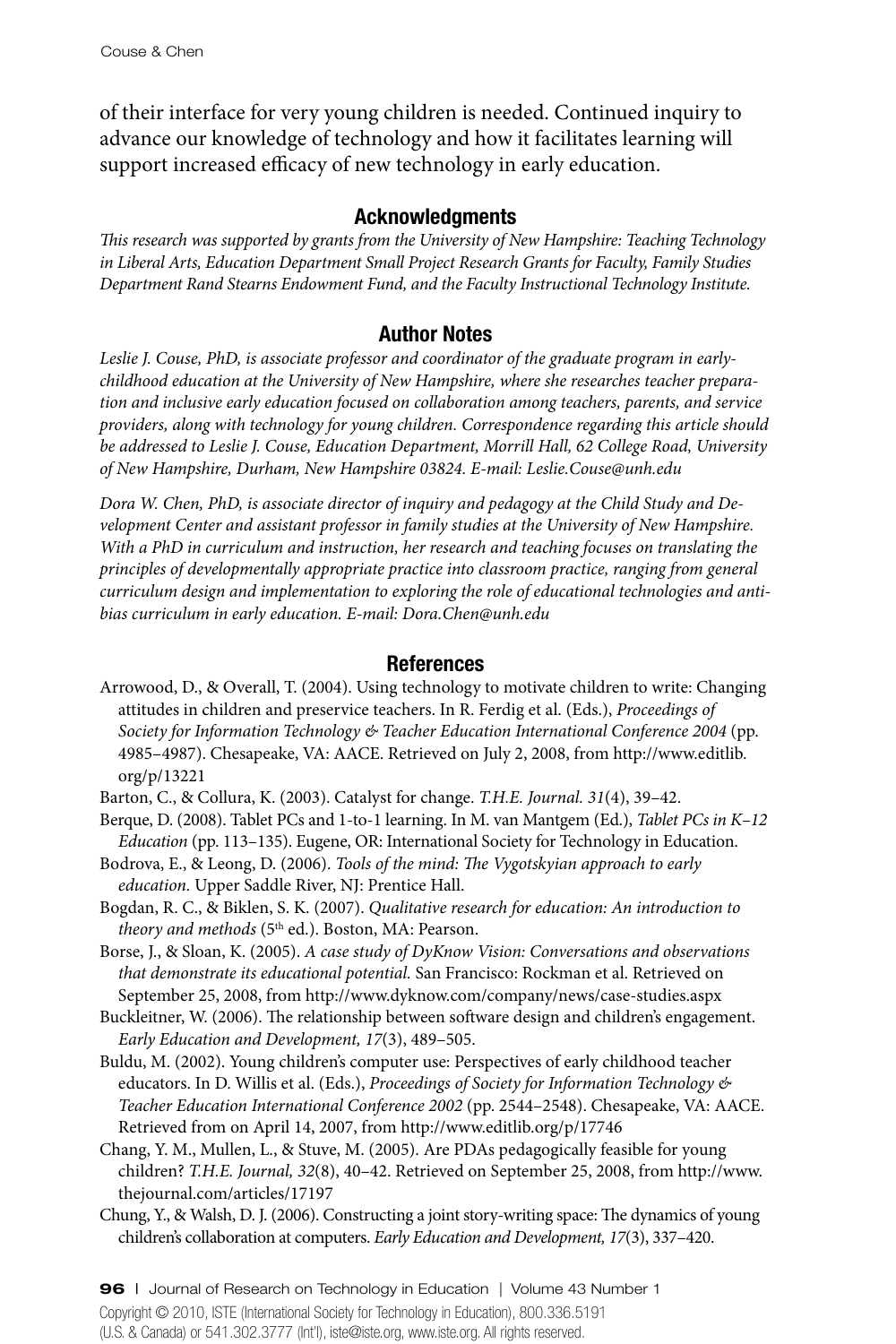- Clements, D. H., & Sarama, J. (2002). Teaching with computers in early childhood education: Strategies and professional development. *Journal of Early Childhood Teacher Education 23*(3), 215–226.
- Clements, D. H., & Sarama, J. (2003). Young children and technology: What does the research say? *Young Children, 58*(6), 34–40.
- Copple, C., & Bredekamp, S. (Eds.) (2009). *Developmentally appropriate practice in early childhood programs serving children from birth through age 8* (3rd ed.). Washington, DC: National Association for Education of Young Children.
- Cordes, C., & Miller, E. (2000). *Fools' gold: A critical look at computers in childhood.* College Park, MD: Alliance for Childhood. Retrieved on September 25, 2008, from http://www. allianceforchildhood.net/projects/computers/computers\_reports\_fools\_gold\_download.htm
- Creswell, J. W. (2002). *Educational research: Planning, conducting, and evaluating quantitative and qualitative research.* Upper Saddle River, NJ: Pearson Education Inc.
- Evans Schmidt, M., & Vandewater, E. A. (2008). Media and attention, cognition, and school achievement. *The Future of Children: Children and Computer Technology 18*(1), 63–85.
- Franklin, C. (2007). Factors that influence elementary teacher's use of computers. *Journal of Technology and Teacher Education, 15*(2), 267–293.
- Garland, V. E. (2006). Digital literacy and the use of wireless portable computers, planners, and cell phones for K–12 education. In L. Hin & R. Subramaniam, (Eds.), *Literacy in technology at the K–12 level: Issues and challenges* (pp. 308–321). Hershey, USA: Idea Group Publishing.
- Gimbert, B., & Cristol, D. (2004). Teaching curriculum with technology: Enhancing children's technological competence during early childhood. *Early Childhood Education Journal, 31*(3), 207–216.
- Golafshani, N. (2003). Understanding reliability and validity in qualitative research. *The Qualitative Report, 8*, 597–601.
- Gray, L., & Lewis, L. (2009). *Educational technology in public school districts: Fall 2008* (NCES 2010–003). National Center for Education Statistics, Institute of Education Sciences, U.S. Department of Education. Washington, DC.
- Guthrie, L. F., & Richardson, S. (1995). Language arts: Computer literacy in the primary grades. *Educational Leadership, 53*(2), 14–17.
- Haugland, S. W. (1999). What role should technology play in young children's learning? *Young Children, 54*(6), 26–31.
- International Society for Technology in Education (ISTE). (2007). *National educational technology standards for students. The next generation.* Retrieved on January 8, 2008, from http://www.iste.org/inhouse/nets/cnets/students/pdf/NETS\_for\_Students\_2007. pdf
- Lancaster, L. (2007). Representing the ways of the world: How children under three start to use syntax in graphic signs. *Journal of Early Childhood Literacy, 7*(2), 123–154.
- Lau, C., Higgins, K., Gelfer, J., Hong, E., & Miller, S. (2005). The effects of teacher facilitation on the social interactions of young children during computer activities. *Topics in Early Childhood Special Education, 25*(4), 208–217.
- Leichtman, M. D., Pillemer, D. B., Wang, Q., Koreishi, A., & Han, J. J. (2000). When Baby Maisy came to school: Mothers' interview styles and preschoolers' event memories. *Cognitive Development, 15*(1), 99–114.
- Matthews, J. (1984). Children drawing: Are young children really scribbling? *Early Child Development and Care, 18*(1), 1–39.
- Matthews, J., & Jessel, J. (1993). Very young children use electronic paint: A study of the beginnings of drawing with traditional media and computer paintbox. *Visual Arts Research, 19*(1), 47–62.
- Matthews, J., & Seow, P. (2007). Electronic paint: Understanding children's representation through their interactions with digital paint. *Journal of Art Design, 26*(3), 251–263.